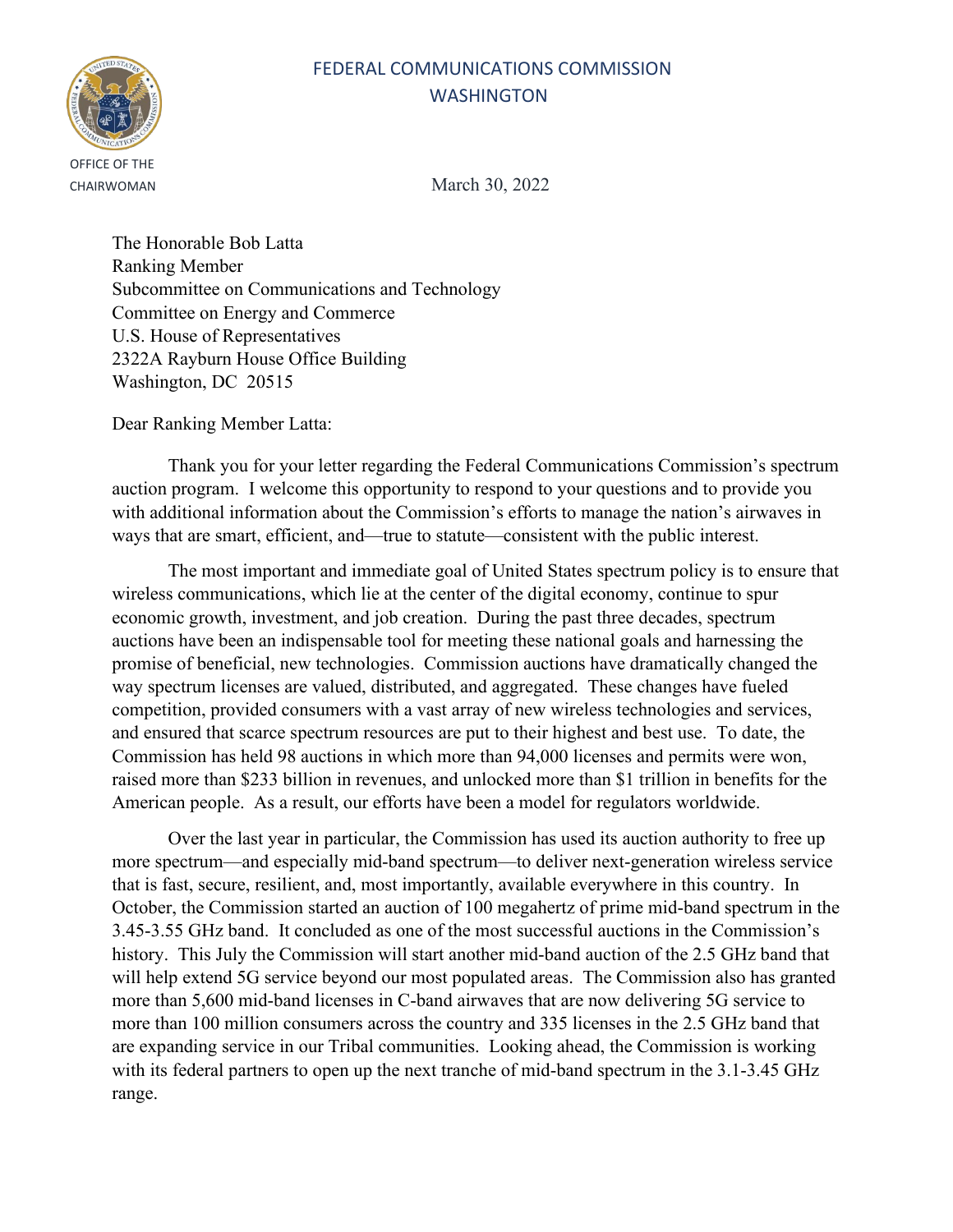#### Page 2—The Honorable Bob Latta

I look forward to working with you on these efforts. Below, I have provided answers to the specific questions listed in your letter.

## **1. Given Congress has granted frequency-specific, extended statutory authority for auctions to the FCC in some instances, what specific authority will the FCC retain after the expiration of its general auction authority on September 30, 2022? How might this expiration affect the FCC's operations?**

The Commission's authority to grant a license or permit through a system of competitive bidding relies on Section 309(j) and after the expiration date in (j)(11) (September 30, 2022) will be limited to licenses or permits with respect to the following statutorily specified spectrum:

- (a) 30 megahertz to be identified pursuant to the Spectrum Pipeline Act of 2015; and
- (b) between 3.1 to 3.45 GHz identified pursuant to the Infrastructure Investment and Jobs Act of 2021 (IIJA). *See* 47 USC 309(j)(11), as amended by P.L. 114-75 (Spectrum Pipeline Act) and P.L. 117-58.

Because Section 309(j)(11) does not permit the issuance of licenses after September 30, 2022, after that date the Commission will hold any licenses won in non-exempt auctions pending reauthorization.

# **2. What spectrum auctions are pending or in the rulemaking process? When do you expect to close those auctions and complete the post-auction licensing process associated with them?**

The Commission currently has two auctions pending: (1) Auction 108, an auction for overlay licenses in the 2.5 GHz band scheduled to begin in July; and (2) Auction 112, an auction of full-power broadcast television construction permits scheduled to begin in June.

On March 21, 2022, the Commission adopted procedures for Auction 108, scheduling bidding to begin on July 29, 2022. Auction 108 is an auction of approximately 8,000 geographic overlay licenses in the 2.5 GHz band, extending from 2496 to 2690 MHz. These licenses are in areas with unassigned 2.5 GHz spectrum—mostly rural parts of the country—following disposition of applications filed in the Commission's Rural Tribal Priority Window, which has to date resulted in the grant of 355 licenses to serve Tribal communities. The window to file applications to participate in the auction closes on May 10, 2022.

On November 19, 2021, the Commission announced Auction 112, an auction of 27 construction permits for new full power television stations in communities with no license for the allotted station and sought comment on auction procedures. On February 10, 2022, the Commission's Media Bureau and Office of Economics and Analytics adopted auction procedures and announced that bidding in Auction 112 would commence on June 7, 2022. The window to file applications to participate in the auction, *i.e*., to qualify as a bidder, closes on March 30, 2022.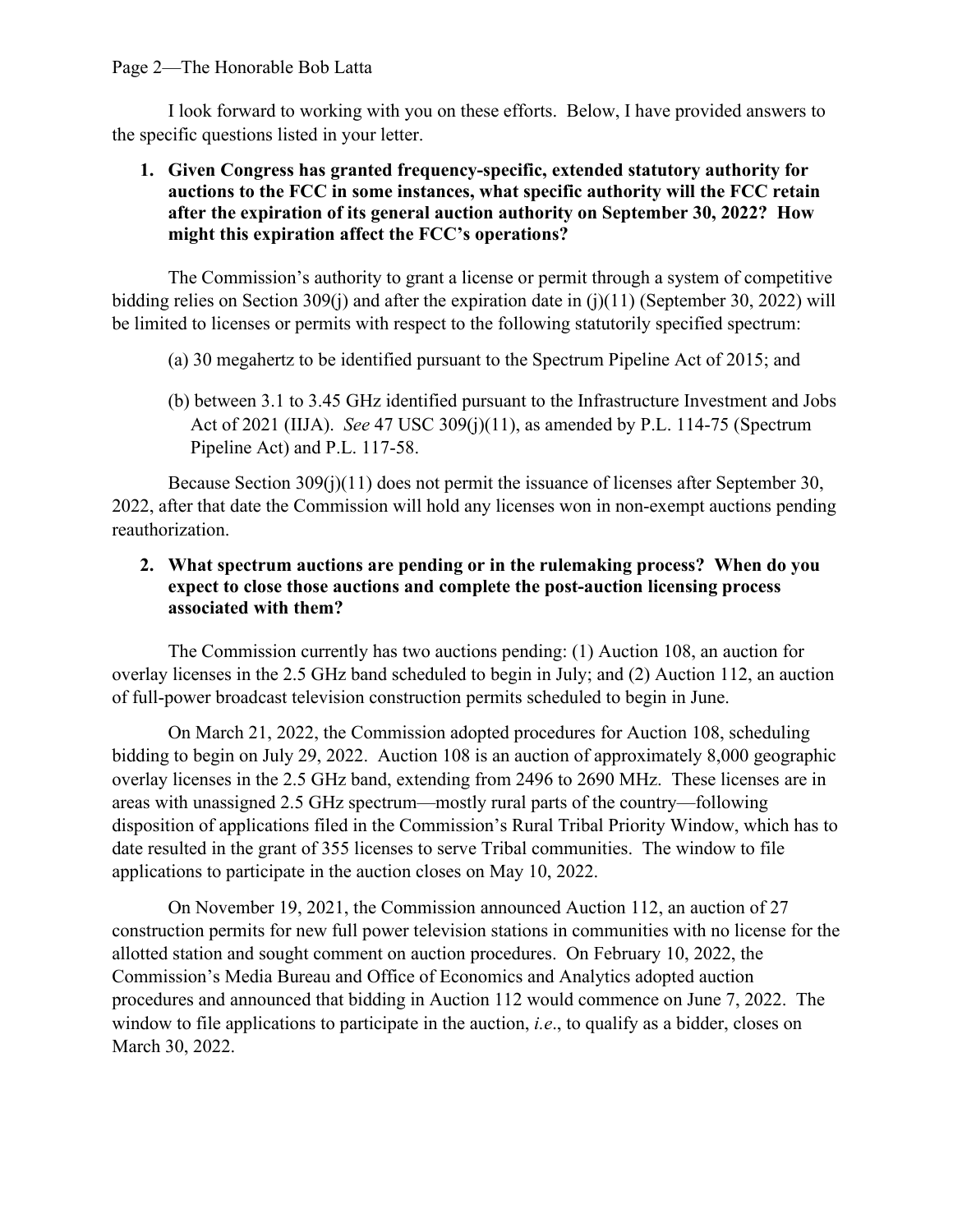#### Page 3—The Honorable Bob Latta

In addition, there are a number of spectrum bands in various stages of the rulemaking process, some of which could lead to auctions, including 1675-80 MHz, 3.1 - 3.45 GHz, 12 GHz, 26 GHz, 42 GHz, and 50 GHz. At present there are also six pending applications from the 2.5 GHz Rural Tribal Priority Window in which the applicant has sought access to a spectrum license that overlaps the area and frequencies being sought in another pending application. Under Section 309(j) of the Communications Act, if these applicants are not able take voluntary steps to resolve the overlaps in their applications, these mutually exclusive applications would have to be resolved through a system of competitive bidding. It is not anticipated that such an auction, if required, would begin until after the conclusion of Auction 108.

The timeline for completing an auction and the associated post-auction licensing process depends on a number of factors and varies between auctions. Commission auctions are structured to accept the highest bid placed on a given license or a license market area in each round. The auctions typically are conducted electronically from Monday through Friday and can last from a few days to several months. In the early stages of an auction, there are a limited number of rounds per day and each round lasts for an hour or two. As the auction progresses, however, the Commission will increase the number of rounds per day and reduce the time period for each round. The Commission employs various bidding activity rules to keep auctions progressing to a conclusion while also allowing sufficient opportunity for active bidders to obtain licenses. In some cases, once the auction concludes, winning bidders may participate in a second auction process, known as the assignment phase, to bid on frequency-specific license blocks. The auction closes once all bidding has stopped on all licenses.

Once bidding concludes, the Commission traditionally issues a Public Notice announcing the close of the auction, the winning bidders and their winning bid amounts, and procedures for submitting down payments, final payments, and FCC Form 601 "long-form" applications. All winning bidders must then make a down payment, typically equivalent to 20 percent of its total winning bids. The deadline for making the down payment typically is 10 business days after the Public Notice announcing the close of the auction. A winning bidder's final payment, equivalent to the remaining balance due on its winning bids, is typically due within 10 business days after the down payment deadline.

The winning bidder must file the long-form application, usually on the same date the final payment is due. Commission staff then reviews the long-form application to determine the applicant's qualifications and may request additional information. Long-form applications also are subject to petitions to deny by third parties, although such challenges are infrequent. In past auctions, the Commission typically has begun the process of granting licenses to auction winning bidders within two months of receiving long-form applications. This process can take weeks to months, depending on the specific facts.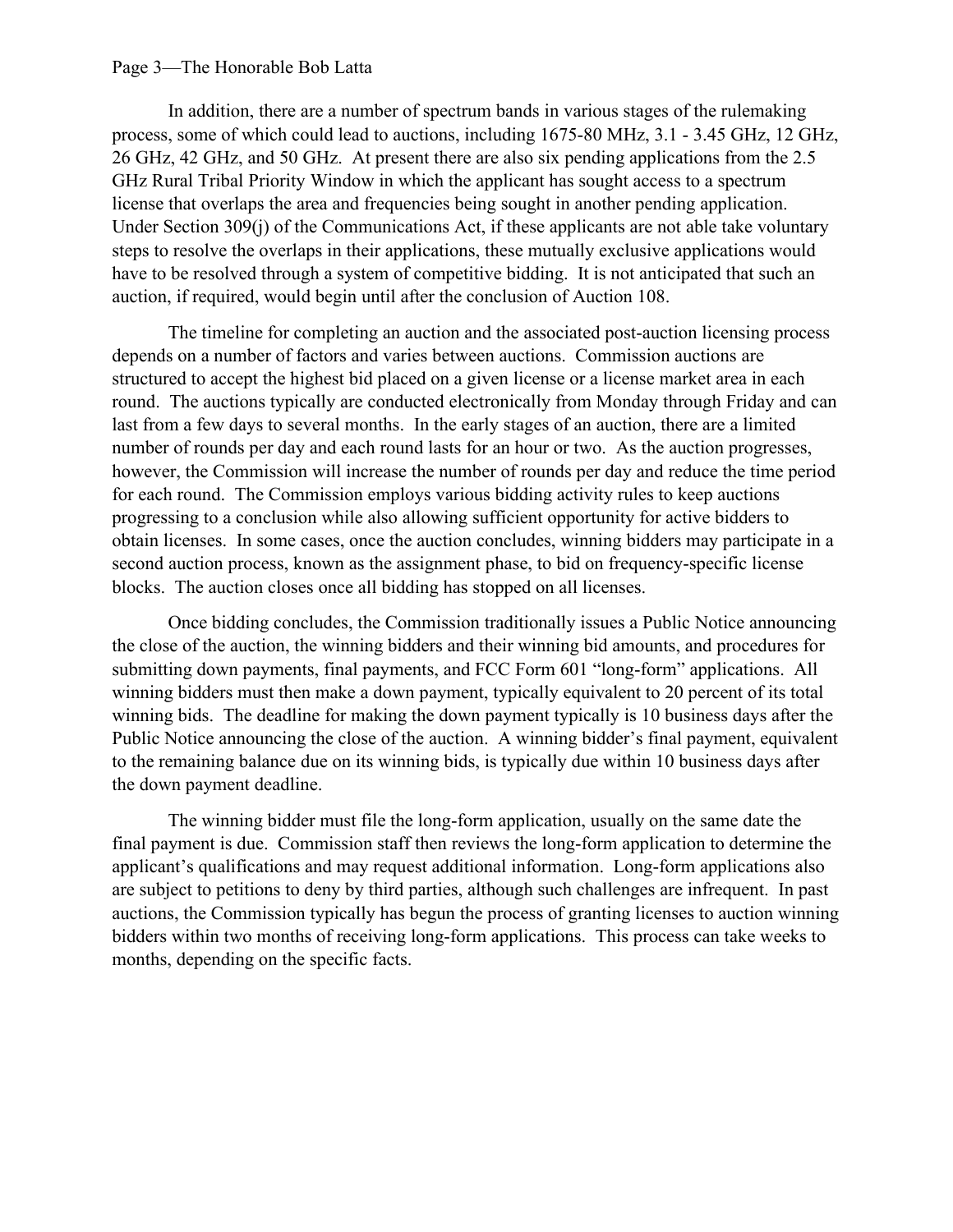## **3. What statutory tools, beyond auction authority, do you believe would improve the FCC's ability to make additional commercial spectrum available for auction in the near future?**

Our nation's wireless leadership depends on how much spectrum is available to support wireless innovation. But today, our nation's spectrum management is under stress and strain from so many new challenges. Greenfield spectrum—open and cleared for use—is no longer simple or easy to find. In addition, repurposing spectrum for burgeoning new services often requires lengthy and complex bureaucratic processes. In many parts of the spectrum chart, existing receivers may constrain what is possible in adjacent or nearby spectrum. Moreover, we often do not know with accuracy how federal spectrum is being used or about future needs.

To overcome these challenges and create a steady spectrum pipeline, I believe we need to rethink allocation processes, explore new federal and commercial incentives, and leverage new technologies.

First, the Spectrum Innovation Act would require the Secretary of Commerce, in consultation with the Secretary of Defense, the Director of Office of Science and Technology Policy, and the Commission to identify at least 200 megahertz of spectrum in the 3.1-3.45 GHz band for auction. This legislation would provide much needed certainty about the near-term availability of mid-band spectrum to support next-generation wireless networks, which is crucial to U.S. innovation and closing the digital divide.

Second, Congress should consider updating the Commercial Spectrum Enhancement Act (CSEA) to make it an even more effective tool for repurposing spectrum. Today, the Act encourages federal incumbents to clear spectrum not being put to its most productive use by establishing a Spectrum Relocation Fund to reimburse federal agencies operating on certain frequencies that have been reallocated for commercial use. Congress should consider improving the CSEA to ensure that a full range of costs are covered to provide federal agencies adequate incentives and assistance, including up-front planning, technology development, and staffing to support the relocation effort. In particular, Congress could revise the CSEA to provide for payments of relocation funds to federal users in adjacent spectrum that may be impacted by repurposing activities or to federal users that vacate spectrum and make use of commercial networks instead of alternative dedicated federal spectrum.

In addition, Congress could strengthen the CSEA by revisiting statutory requirements for clearing federal spectrum. Currently, the Act requires that any auction of eligible federal frequencies must raise 110 percent of the federal incumbent's estimated relocation costs. In recent spectrum proceedings, this requirement has limited the Commission's ability to design spectrum auctions with maximum flexibility or to leverage new innovations in spectrum policy, such dynamic sharing models, that may raise less revenue. Moreover, in its current form, the CSEA overlooks the value of unlicensed spectrum because it does not raise auction revenue. This misses the broader benefits of unlicensed spectrum to the economy. To illustrate, a new report from the Consumer Technology Association estimates that Wi-Fi and other wireless technologies generate \$95.8 billion per year for the national economy in technology sales alone.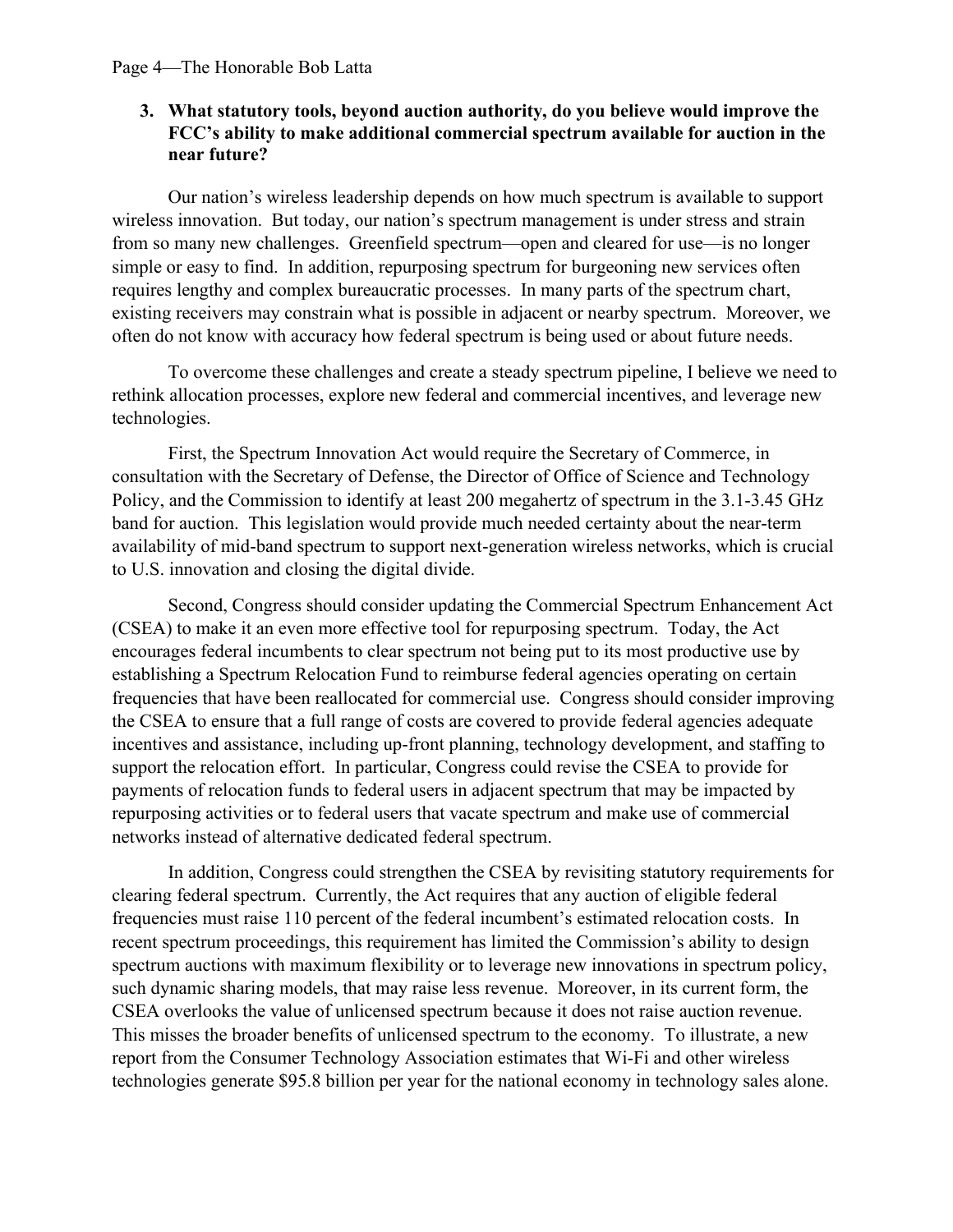#### Page 5—The Honorable Bob Latta

Congress also could replicate the success of the CSEA and consider a similar program to encourage commercial incumbents to clear spectrum not being put to its most productive use. In 2020, the Commission's efforts to repurpose spectrum in the C-Band revealed limitations in the Commission's *Emerging Technologies* framework and existing reallocation tools like incentive auctions. A CSEA-like program could establish a fund to reimburse commercial incumbents operating on or near frequencies that are targeted for newer wireless uses.

Third, Congress should explore how receiver performance may constrain spectrum access. Historically, our discussions about spectrum efficiency have been a one-way effort. They have focused almost exclusively on transmitters. But in several recent Commission proceedings, receiver performance associated with incumbent services operating near new users or services has been a major consideration. Going forward, policymakers need to consider both transmitting and receiving. Both are vital. That is why, earlier this month, I announced that the FCC will launch a new inquiry on receiver performance and standards. This inquiry, which I plan to circulate to my colleagues this week, will ask how receiver improvements could provide greater opportunities for access to spectrum. It will explore how these specifications could come in the form of incentives, guidelines, or regulatory requirements—in specific frequency bands or across all bands. And it will seek comment on legal authority and market-based mechanisms that could help create a more transparent and predictable radiofrequency environment for all spectrum users—new and old. Once our inquiry is complete, we will notify Congress of any specific legislative needs to adjust or supplement the Commission's current rulemaking authority. Congress could also explore a similar effort for federal receivers.

Fourth, Congress should consider the broader use of incentives. If we want a robust and reliable spectrum pipeline, I believe we need to make sure that federal authorities see gain—and not just loss—when their airwaves are reallocated for new commercial use. To do this, Congress could explore a series of incentives to serve as a catalyst for freeing up more spectrum for commercial markets. We could begin by developing a spectrum currency with the assistance of the Office of Management and Budget. With a uniform system of valuation for federal spectrum assignments, Congress could explore the development of incentives for efficiency and better understand the opportunity cost of federal use. This would facilitate a supply of spectrum for new commercial uses through a policy based on carrots, rather than sticks.

Fifth and finally, Congress should use this opportunity to consider how we can take the funds from the auction of these public airwaves and put them to broader public purpose than those contemplated in existing statute. Congress can use the billions of dollars in revenues that spectrum auctions could raise to do the very infrastructure projects this country so desperately needs. We could start with using future auction revenues to fund the nation's transition to nextgeneration 911, which is sorely needed and would benefit public safety in every state.

### **4. What specific frequencies, if any, do you believe are good candidates for auction that the FCC does not currently have the authority to conduct following the September 30, 2022, expiration date?**

As noted above, the Commission currently is reviewing a number of spectrum bands in various stages of the rulemaking process, some of which could be good candidates for some form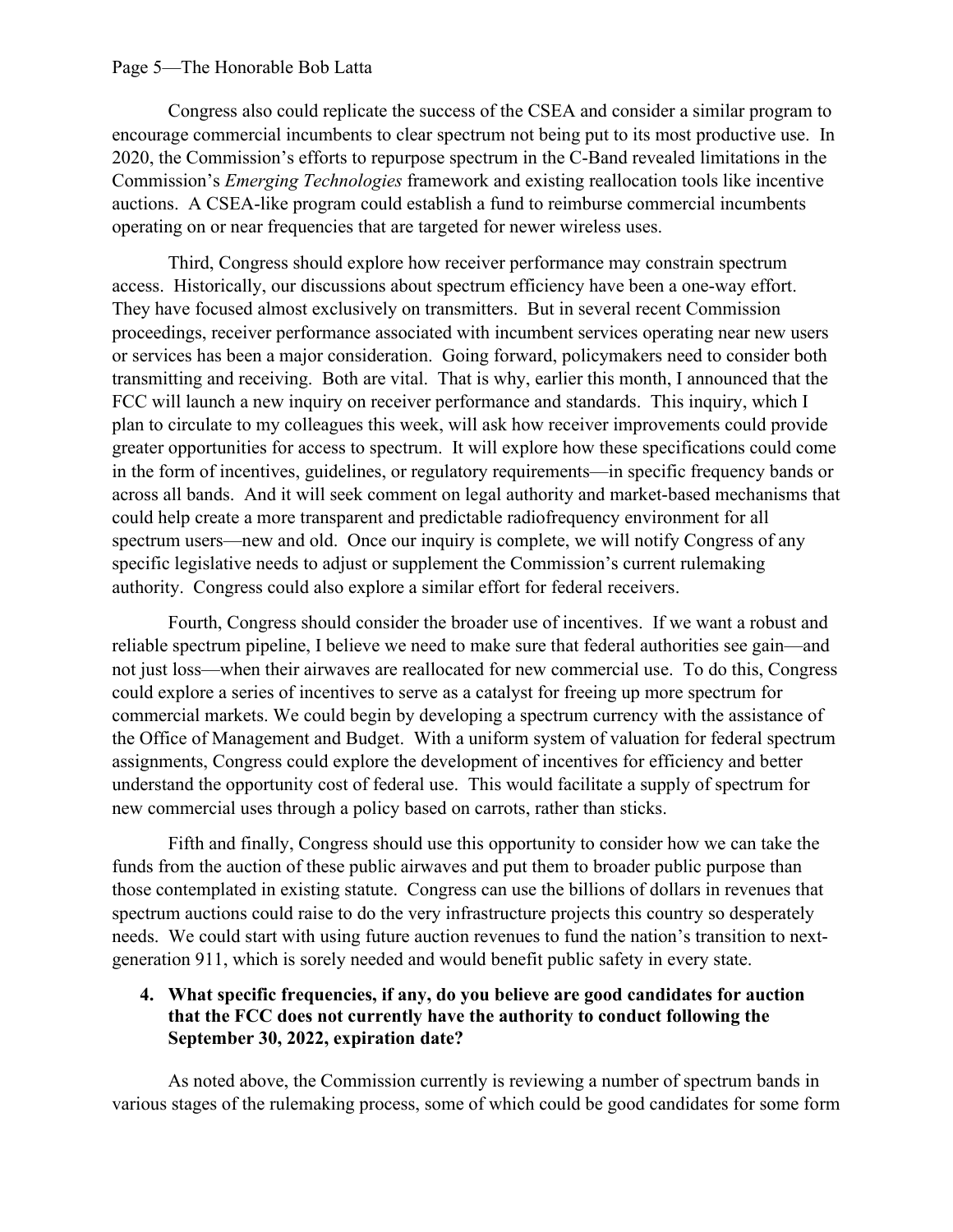of auction. These include 1675-80 MHz, 3.1 - 3.45 GHz, 12 GHz, 26 GHz, 42 GHz, and 50 GHz. With the exception of the 3.1-3.45 GHz band, the Commission does not currently have the authority to conduct auctions in any of these bands following the September 30, 2022, expiration date.

In addition, I believe we need to start planning now to identify and harmonize spectrum for 6G and beyond. Earlier this month, at Mobile World Congress in Barcelona, Spain, I announced that mid-band spectrum, and in particular spectrum in the 7-15 GHz range, will be important to ensure that next-next generation technologies reach everyone, everywhere. I believe the 7-15 GHz range may provide good candidates for future Commission auctions or shared access regimes. Also, in July, I rechartered the Commission's Technological Advisory Council and charged it with looking beyond 5G and imagining 6G--to set the stage for our success. This effort will help the United States stay on top of new developments and ensure that we can turn the latest scientific research into communications technologies of the future.

# **5. What policy reforms can be made to the FCC's spectrum auction rules to promote international competitiveness, maximize the efficient use of spectrum, and foster the rapid deployment of next-generation technologies?**

In the United States, the Commission and the National Telecommunications and Information Administration (NTIA) jointly manage the nation's radio spectrum resources. The FCC and NTIA are required to work together to ensure that spectrum policy decisions promote efficient use of spectrum consistent with both the economic interests and national security of the nation. Going forward, expanding opportunities for spectrum access by any sector—commercial or federal—will require the agencies to work together to navigate issues regarding gaps in governmental coordination, the length and complexity of spectrum allocation processes, inefficient uses of spectrum, challenges in making "room" for new services and technologies, and lack of clarity about spectrum rights and the federal spectrum management process.

To better address these challenges, last month, I announced a new Spectrum Coordination Initiative with Assistant Secretary Alan Davidson. This initiative builds on the fundamental strengths of the NTIA-FCC relationship and strengthens the processes for decision making and information sharing around spectrum policy issues. Specifically, we have committed to the following policy actions:

- The FCC and NTIA will reinstate high level meetings. For the first time, the Chair of the FCC and the Assistant Secretary will hold formal, regular meetings, beginning monthly, to conduct joint spectrum planning.
- The FCC and NTIA will reaffirm roles and responsibilities. Building on NTIA's statutory role as manager of the federal government's use of spectrum, the FCC and NTIA will update the nearly twenty-year-old Memorandum of Understanding between the agencies.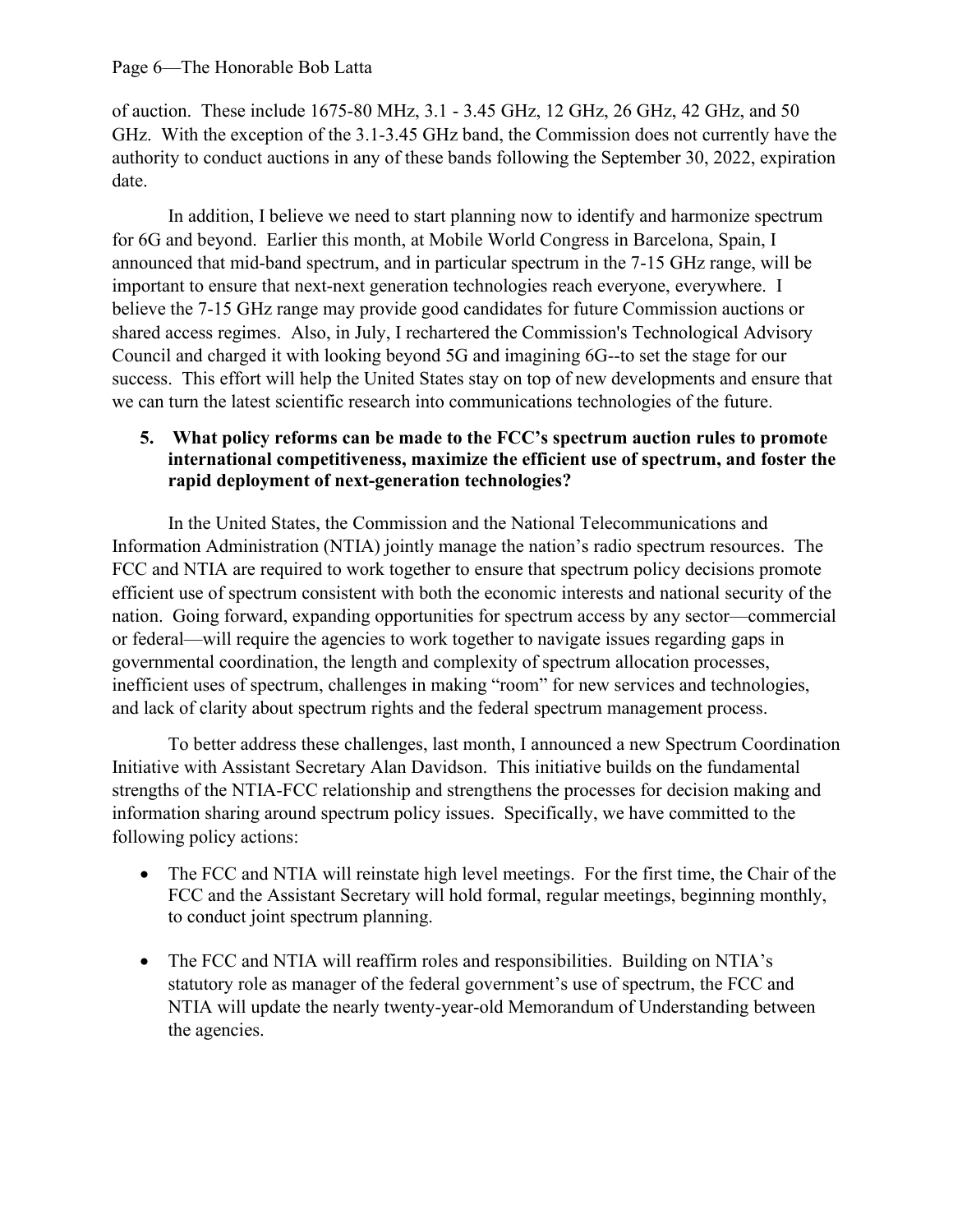- The FCC and NTIA will renew efforts to develop a national spectrum strategy. The agencies will collaborate to help inform the development of a strategy, increase transparency around spectrum use and needs, and establish long-term spectrum planning and coordination.
- The FCC and NTIA will recommit to scientific integrity and evidence-based policymaking. That means working cooperatively to develop processes for spectrum engineering compatibility analysis and compile principles, guidelines, and accepted technical standards, interference protection criteria, propagation models, and other characteristics.
- The FCC and NTIA will revamp technical collaboration. Earlier this month, the agencies identified experts to participate on each other's cross-agency advisory groups in order to foster proactive technical exchange.

I believe this initiative will help revitalize the interagency coordination process so that it once again is able to produce results for consumers and the economy.

Thank you for your letter. Please let me know if I can be of further assistance.

Sincerely,

Jumn Remmune

Jessica Rosenworcel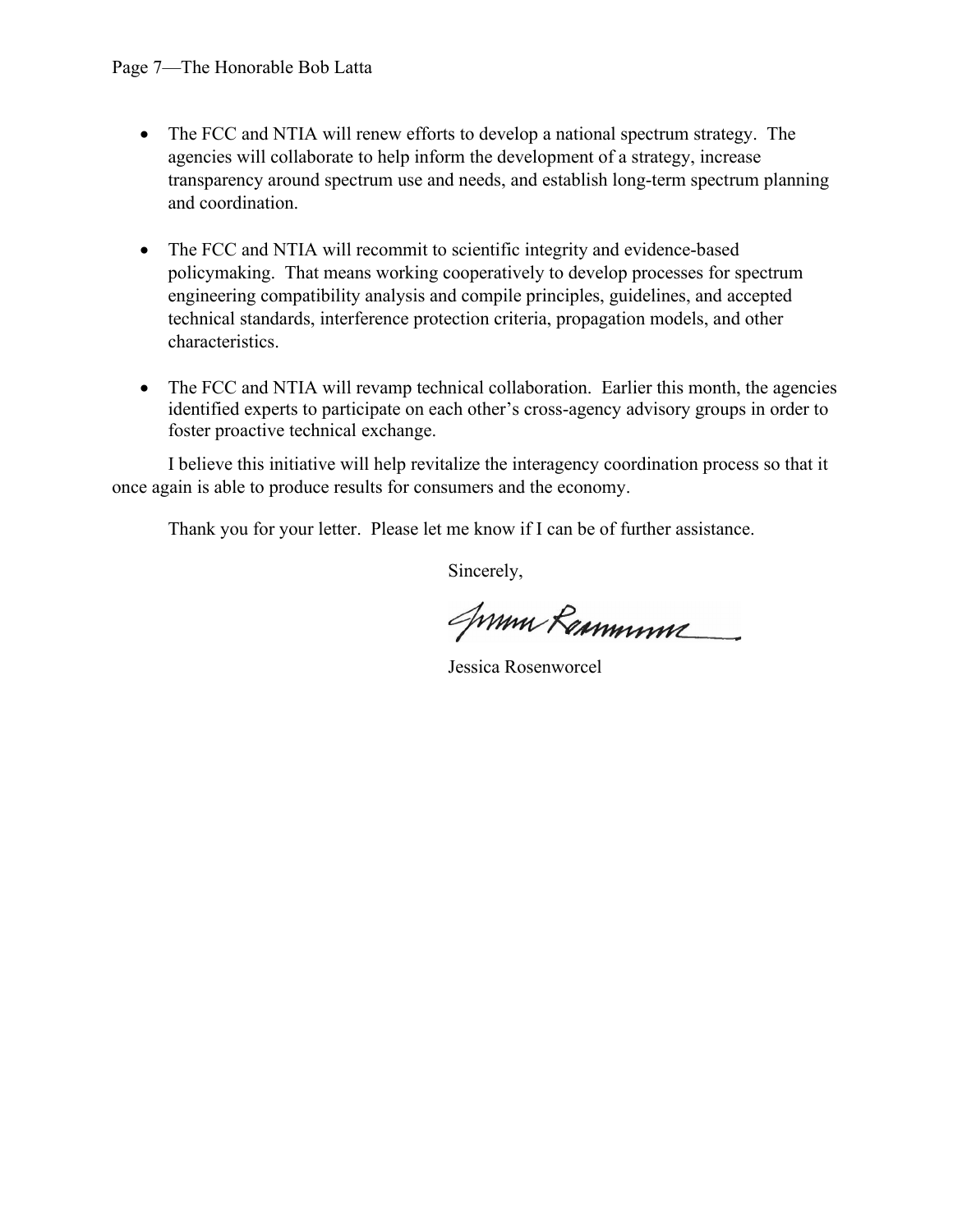# FEDERAL COMMUNICATIONS COMMISSION **WASHINGTON**



CHAIRWOMAN March 30, 2022

The Honorable Frank Pallone Chairman Committee on Energy and Commerce U.S. House of Representatives 2125 Rayburn House Office Building Washington, DC 20515

Dear Chairman Pallone:

Thank you for your letter regarding the Federal Communications Commission's spectrum auction program. I welcome this opportunity to respond to your questions and to provide you with additional information about the Commission's efforts to manage the nation's airwaves in ways that are smart, efficient, and—true to statute—consistent with the public interest.

The most important and immediate goal of United States spectrum policy is to ensure that wireless communications, which lie at the center of the digital economy, continue to spur economic growth, investment, and job creation. During the past three decades, spectrum auctions have been an indispensable tool for meeting these national goals and harnessing the promise of beneficial, new technologies. Commission auctions have dramatically changed the way spectrum licenses are valued, distributed, and aggregated. These changes have fueled competition, provided consumers with a vast array of new wireless technologies and services, and ensured that scarce spectrum resources are put to their highest and best use. To date, the Commission has held 98 auctions in which more than 94,000 licenses and permits were won, raised more than \$233 billion in revenues, and unlocked more than \$1 trillion in benefits for the American people. As a result, our efforts have been a model for regulators worldwide.

Over the last year in particular, the Commission has used its auction authority to free up more spectrum—and especially mid-band spectrum—to deliver next-generation wireless service that is fast, secure, resilient, and, most importantly, available everywhere in this country. In October, the Commission started an auction of 100 megahertz of prime mid-band spectrum in the 3.45-3.55 GHz band. It concluded as one of the most successful auctions in the Commission's history. This July the Commission will start another mid-band auction of the 2.5 GHz band that will help extend 5G service beyond our most populated areas. The Commission also has granted more than 5,600 mid-band licenses in C-band airwaves that are now delivering 5G service to more than 100 million consumers across the country and 335 licenses in the 2.5 GHz band that are expanding service in our Tribal communities. Looking ahead, the Commission is working with its federal partners to open up the next tranche of mid-band spectrum in the 3.1-3.45 GHz range.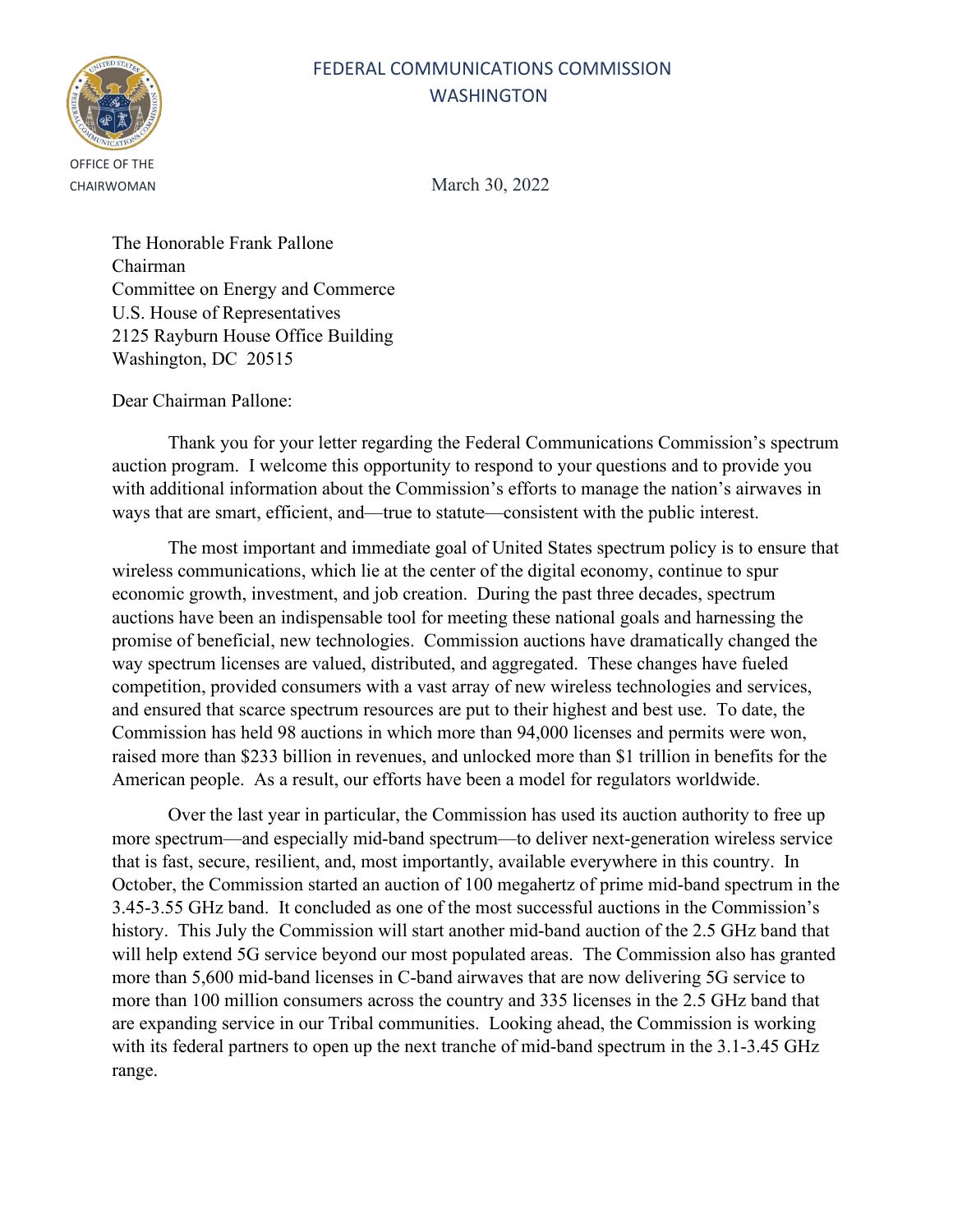I look forward to working with you on these efforts. Below, I have provided answers to the specific questions listed in your letter.

# **1. Given Congress has granted frequency-specific, extended statutory authority for auctions to the FCC in some instances, what specific authority will the FCC retain after the expiration of its general auction authority on September 30, 2022? How might this expiration affect the FCC's operations?**

The Commission's authority to grant a license or permit through a system of competitive bidding relies on Section 309(j) and after the expiration date in (j)(11) (September 30, 2022) will be limited to licenses or permits with respect to the following statutorily specified spectrum:

- (a) 30 megahertz to be identified pursuant to the Spectrum Pipeline Act of 2015; and
- (b) between 3.1 to 3.45 GHz identified pursuant to the Infrastructure Investment and Jobs Act of 2021 (IIJA). *See* 47 USC 309(j)(11), as amended by P.L. 114-75 (Spectrum Pipeline Act) and P.L. 117-58.

Because Section 309(j)(11) does not permit the issuance of licenses after September 30, 2022, after that date the Commission will hold any licenses won in non-exempt auctions pending reauthorization.

# **2. What spectrum auctions are pending or in the rulemaking process? When do you expect to close those auctions and complete the post-auction licensing process associated with them?**

The Commission currently has two auctions pending: (1) Auction 108, an auction for overlay licenses in the 2.5 GHz band scheduled to begin in July; and (2) Auction 112, an auction of full-power broadcast television construction permits scheduled to begin in June.

On March 21, 2022, the Commission adopted procedures for Auction 108, scheduling bidding to begin on July 29, 2022. Auction 108 is an auction of approximately 8,000 geographic overlay licenses in the 2.5 GHz band, extending from 2496 to 2690 MHz. These licenses are in areas with unassigned 2.5 GHz spectrum—mostly rural parts of the country—following disposition of applications filed in the Commission's Rural Tribal Priority Window, which has to date resulted in the grant of 355 licenses to serve Tribal communities. The window to file applications to participate in the auction closes on May 10, 2022.

On November 19, 2021, the Commission announced Auction 112, an auction of 27 construction permits for new full power television stations in communities with no license for the allotted station and sought comment on auction procedures. On February 10, 2022, the Commission's Media Bureau and Office of Economics and Analytics adopted auction procedures and announced that bidding in Auction 112 would commence on June 7, 2022. The window to file applications to participate in the auction, *i.e*., to qualify as a bidder, closes on March 30, 2022.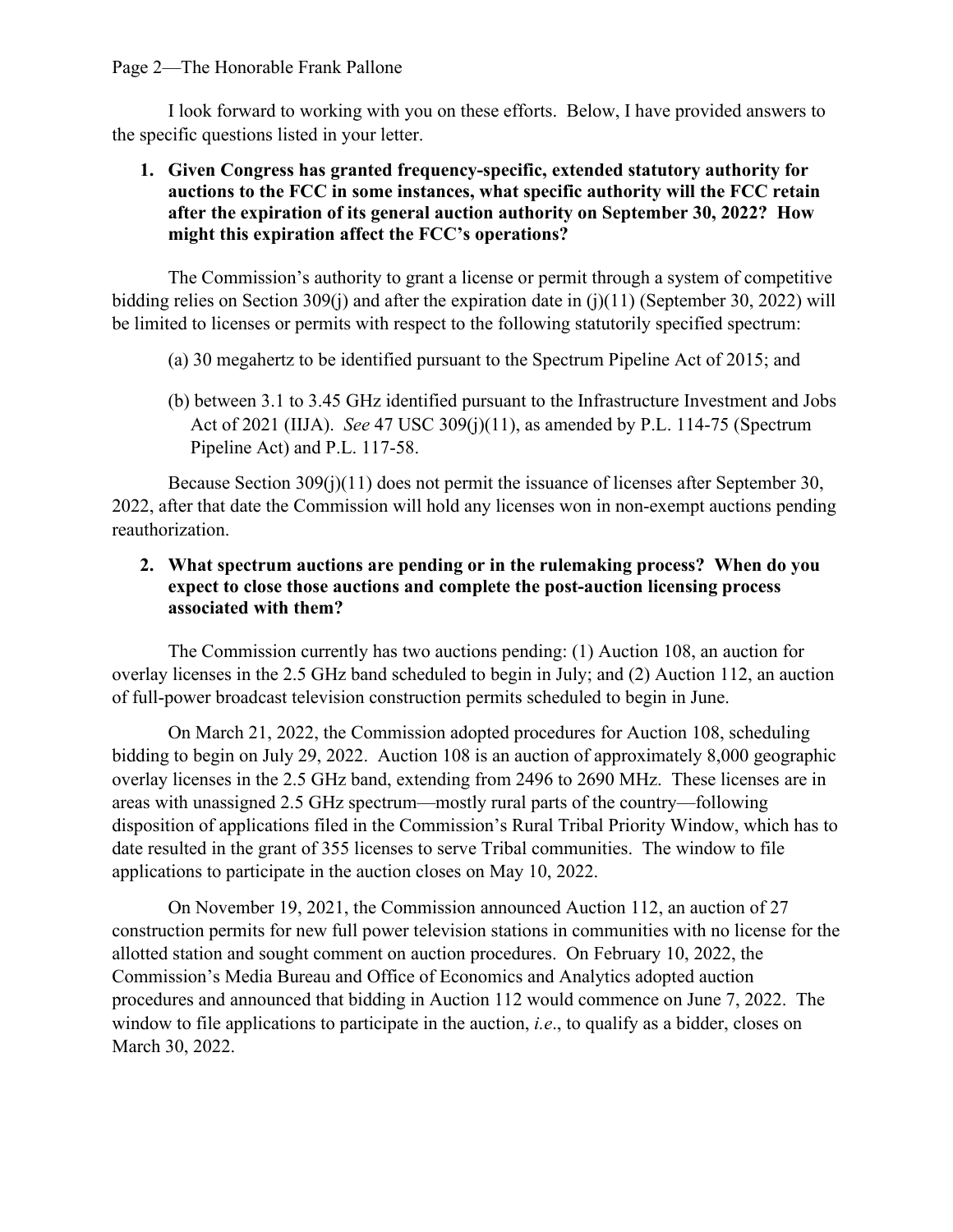#### Page 3—The Honorable Frank Pallone

In addition, there are a number of spectrum bands in various stages of the rulemaking process, some of which could lead to auctions, including 1675-80 MHz, 3.1 - 3.45 GHz, 12 GHz, 26 GHz, 42 GHz, and 50 GHz. At present there are also six pending applications from the 2.5 GHz Rural Tribal Priority Window in which the applicant has sought access to a spectrum license that overlaps the area and frequencies being sought in another pending application. Under Section 309(j) of the Communications Act, if these applicants are not able take voluntary steps to resolve the overlaps in their applications, these mutually exclusive applications would have to be resolved through a system of competitive bidding. It is not anticipated that such an auction, if required, would begin until after the conclusion of Auction 108.

The timeline for completing an auction and the associated post-auction licensing process depends on a number of factors and varies between auctions. Commission auctions are structured to accept the highest bid placed on a given license or a license market area in each round. The auctions typically are conducted electronically from Monday through Friday and can last from a few days to several months. In the early stages of an auction, there are a limited number of rounds per day and each round lasts for an hour or two. As the auction progresses, however, the Commission will increase the number of rounds per day and reduce the time period for each round. The Commission employs various bidding activity rules to keep auctions progressing to a conclusion while also allowing sufficient opportunity for active bidders to obtain licenses. In some cases, once the auction concludes, winning bidders may participate in a second auction process, known as the assignment phase, to bid on frequency-specific license blocks. The auction closes once all bidding has stopped on all licenses.

Once bidding concludes, the Commission traditionally issues a Public Notice announcing the close of the auction, the winning bidders and their winning bid amounts, and procedures for submitting down payments, final payments, and FCC Form 601 "long-form" applications. All winning bidders must then make a down payment, typically equivalent to 20 percent of its total winning bids. The deadline for making the down payment typically is 10 business days after the Public Notice announcing the close of the auction. A winning bidder's final payment, equivalent to the remaining balance due on its winning bids, is typically due within 10 business days after the down payment deadline.

The winning bidder must file the long-form application, usually on the same date the final payment is due. Commission staff then reviews the long-form application to determine the applicant's qualifications and may request additional information. Long-form applications also are subject to petitions to deny by third parties, although such challenges are infrequent. In past auctions, the Commission typically has begun the process of granting licenses to auction winning bidders within two months of receiving long-form applications. This process can take weeks to months, depending on the specific facts.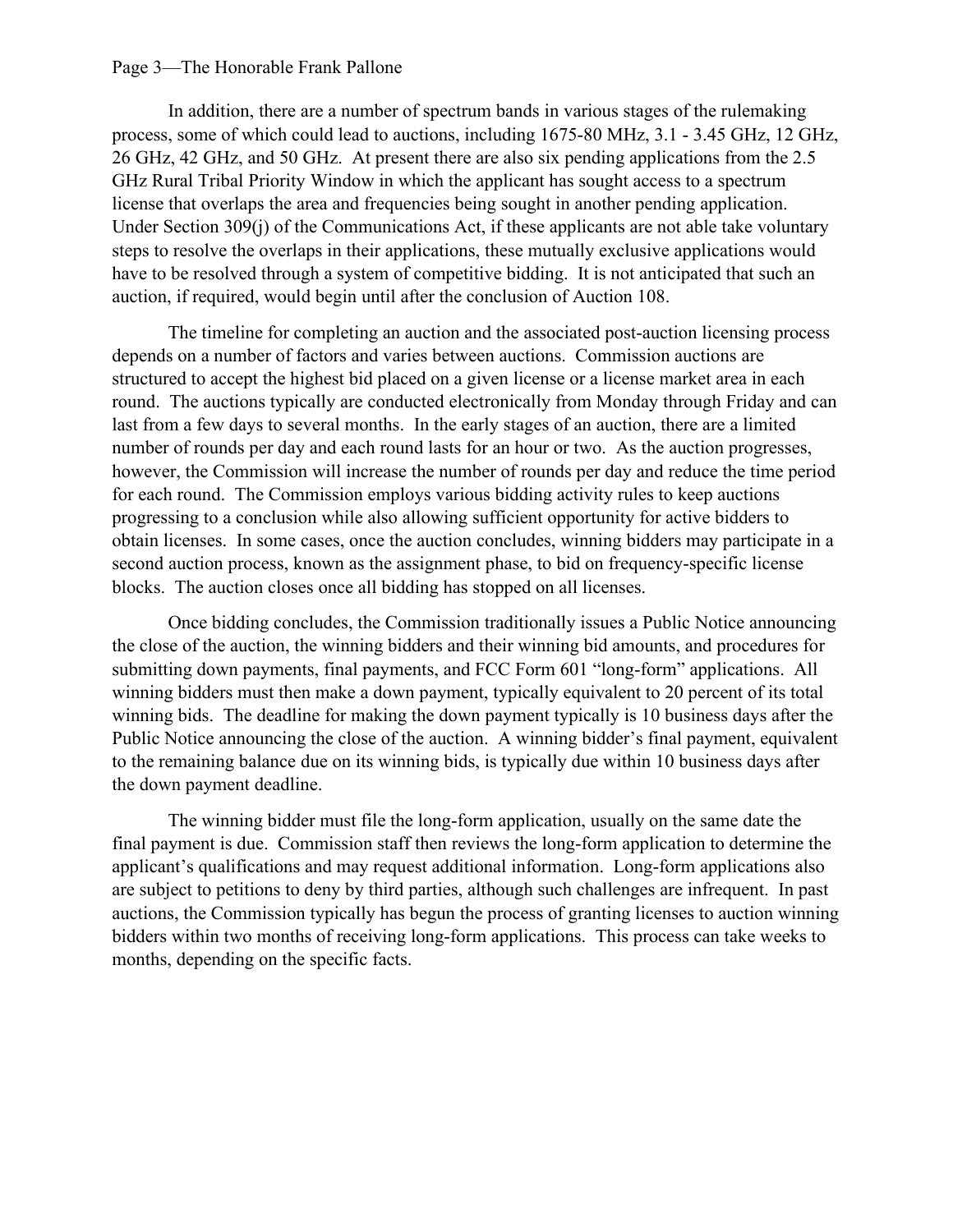## **3. What statutory tools, beyond auction authority, do you believe would improve the FCC's ability to make additional commercial spectrum available for auction in the near future?**

Our nation's wireless leadership depends on how much spectrum is available to support wireless innovation. But today, our nation's spectrum management is under stress and strain from so many new challenges. Greenfield spectrum—open and cleared for use—is no longer simple or easy to find. In addition, repurposing spectrum for burgeoning new services often requires lengthy and complex bureaucratic processes. In many parts of the spectrum chart, existing receivers may constrain what is possible in adjacent or nearby spectrum. Moreover, we often do not know with accuracy how federal spectrum is being used or about future needs.

To overcome these challenges and create a steady spectrum pipeline, I believe we need to rethink allocation processes, explore new federal and commercial incentives, and leverage new technologies.

First, the Spectrum Innovation Act would require the Secretary of Commerce, in consultation with the Secretary of Defense, the Director of Office of Science and Technology Policy, and the Commission to identify at least 200 megahertz of spectrum in the 3.1-3.45 GHz band for auction. This legislation would provide much needed certainty about the near-term availability of mid-band spectrum to support next-generation wireless networks, which is crucial to U.S. innovation and closing the digital divide.

Second, Congress should consider updating the Commercial Spectrum Enhancement Act (CSEA) to make it an even more effective tool for repurposing spectrum. Today, the Act encourages federal incumbents to clear spectrum not being put to its most productive use by establishing a Spectrum Relocation Fund to reimburse federal agencies operating on certain frequencies that have been reallocated for commercial use. Congress should consider improving the CSEA to ensure that a full range of costs are covered to provide federal agencies adequate incentives and assistance, including up-front planning, technology development, and staffing to support the relocation effort. In particular, Congress could revise the CSEA to provide for payments of relocation funds to federal users in adjacent spectrum that may be impacted by repurposing activities or to federal users that vacate spectrum and make use of commercial networks instead of alternative dedicated federal spectrum.

In addition, Congress could strengthen the CSEA by revisiting statutory requirements for clearing federal spectrum. Currently, the Act requires that any auction of eligible federal frequencies must raise 110 percent of the federal incumbent's estimated relocation costs. In recent spectrum proceedings, this requirement has limited the Commission's ability to design spectrum auctions with maximum flexibility or to leverage new innovations in spectrum policy, such dynamic sharing models, that may raise less revenue. Moreover, in its current form, the CSEA overlooks the value of unlicensed spectrum because it does not raise auction revenue. This misses the broader benefits of unlicensed spectrum to the economy. To illustrate, a new report from the Consumer Technology Association estimates that Wi-Fi and other wireless technologies generate \$95.8 billion per year for the national economy in technology sales alone.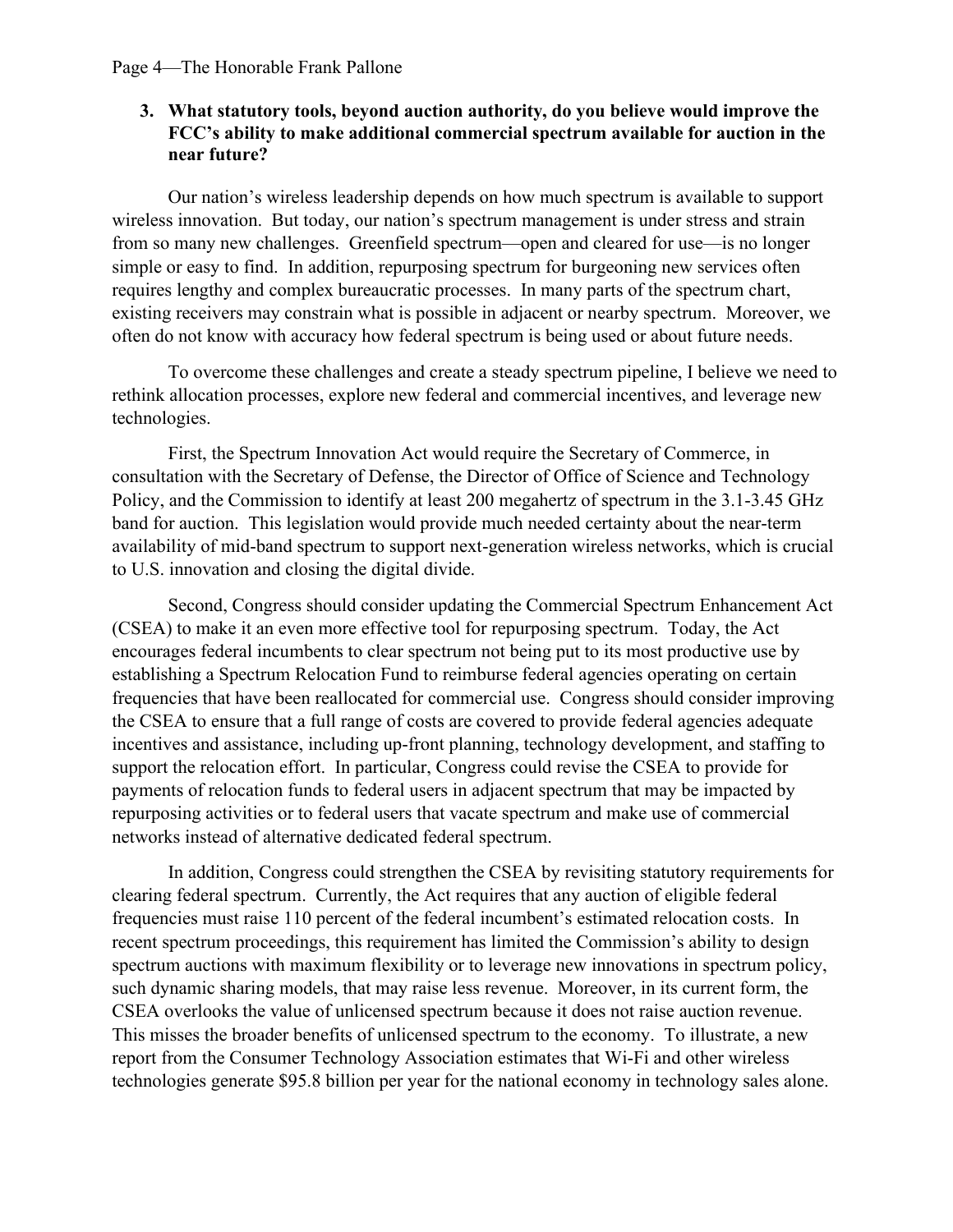#### Page 5—The Honorable Frank Pallone

Congress also could replicate the success of the CSEA and consider a similar program to encourage commercial incumbents to clear spectrum not being put to its most productive use. In 2020, the Commission's efforts to repurpose spectrum in the C-Band revealed limitations in the Commission's *Emerging Technologies* framework and existing reallocation tools like incentive auctions. A CSEA-like program could establish a fund to reimburse commercial incumbents operating on or near frequencies that are targeted for newer wireless uses.

Third, Congress should explore how receiver performance may constrain spectrum access. Historically, our discussions about spectrum efficiency have been a one-way effort. They have focused almost exclusively on transmitters. But in several recent Commission proceedings, receiver performance associated with incumbent services operating near new users or services has been a major consideration. Going forward, policymakers need to consider both transmitting and receiving. Both are vital. That is why, earlier this month, I announced that the FCC will launch a new inquiry on receiver performance and standards. This inquiry, which I plan to circulate to my colleagues this week, will ask how receiver improvements could provide greater opportunities for access to spectrum. It will explore how these specifications could come in the form of incentives, guidelines, or regulatory requirements—in specific frequency bands or across all bands. And it will seek comment on legal authority and market-based mechanisms that could help create a more transparent and predictable radiofrequency environment for all spectrum users—new and old. Once our inquiry is complete, we will notify Congress of any specific legislative needs to adjust or supplement the Commission's current rulemaking authority. Congress could also explore a similar effort for federal receivers.

Fourth, Congress should consider the broader use of incentives. If we want a robust and reliable spectrum pipeline, I believe we need to make sure that federal authorities see gain—and not just loss—when their airwaves are reallocated for new commercial use. To do this, Congress could explore a series of incentives to serve as a catalyst for freeing up more spectrum for commercial markets. We could begin by developing a spectrum currency with the assistance of the Office of Management and Budget. With a uniform system of valuation for federal spectrum assignments, Congress could explore the development of incentives for efficiency and better understand the opportunity cost of federal use. This would facilitate a supply of spectrum for new commercial uses through a policy based on carrots, rather than sticks.

Fifth and finally, Congress should use this opportunity to consider how we can take the funds from the auction of these public airwaves and put them to broader public purpose than those contemplated in existing statute. Congress can use the billions of dollars in revenues that spectrum auctions could raise to do the very infrastructure projects this country so desperately needs. We could start with using future auction revenues to fund the nation's transition to nextgeneration 911, which is sorely needed and would benefit public safety in every state.

### **4. What specific frequencies, if any, do you believe are good candidates for auction that the FCC does not currently have the authority to conduct following the September 30, 2022, expiration date?**

As noted above, the Commission currently is reviewing a number of spectrum bands in various stages of the rulemaking process, some of which could be good candidates for some form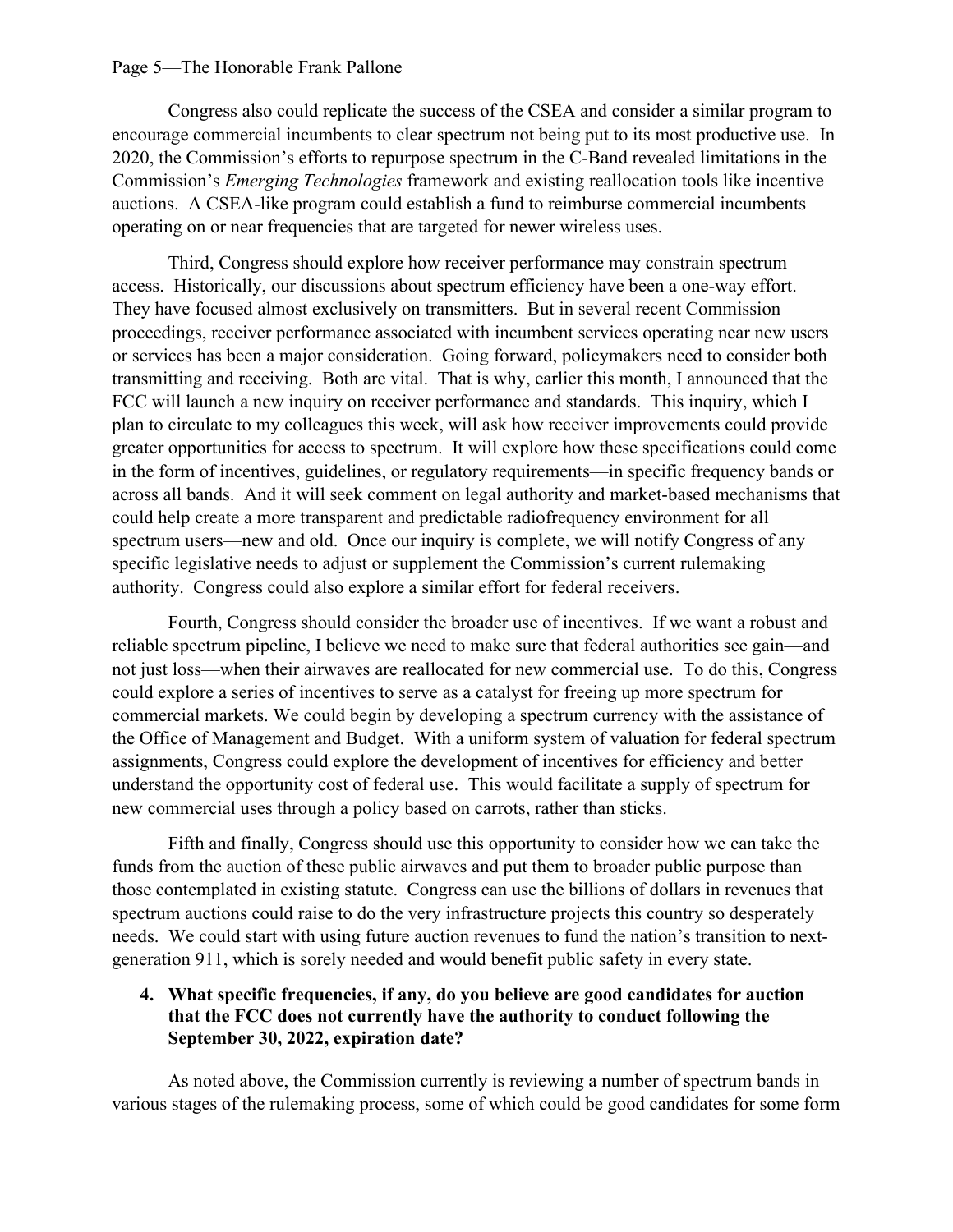of auction. These include 1675-80 MHz, 3.1 - 3.45 GHz, 12 GHz, 26 GHz, 42 GHz, and 50 GHz. With the exception of the 3.1-3.45 GHz band, the Commission does not currently have the authority to conduct auctions in any of these bands following the September 30, 2022, expiration date.

In addition, I believe we need to start planning now to identify and harmonize spectrum for 6G and beyond. Earlier this month, at Mobile World Congress in Barcelona, Spain, I announced that mid-band spectrum, and in particular spectrum in the 7-15 GHz range, will be important to ensure that next-next generation technologies reach everyone, everywhere. I believe the 7-15 GHz range may provide good candidates for future Commission auctions or shared access regimes. Also, in July, I rechartered the Commission's Technological Advisory Council and charged it with looking beyond 5G and imagining 6G--to set the stage for our success. This effort will help the United States stay on top of new developments and ensure that we can turn the latest scientific research into communications technologies of the future.

# **5. What policy reforms can be made to the FCC's spectrum auction rules to promote international competitiveness, maximize the efficient use of spectrum, and foster the rapid deployment of next-generation technologies?**

In the United States, the Commission and the National Telecommunications and Information Administration (NTIA) jointly manage the nation's radio spectrum resources. The FCC and NTIA are required to work together to ensure that spectrum policy decisions promote efficient use of spectrum consistent with both the economic interests and national security of the nation. Going forward, expanding opportunities for spectrum access by any sector—commercial or federal—will require the agencies to work together to navigate issues regarding gaps in governmental coordination, the length and complexity of spectrum allocation processes, inefficient uses of spectrum, challenges in making "room" for new services and technologies, and lack of clarity about spectrum rights and the federal spectrum management process.

To better address these challenges, last month, I announced a new Spectrum Coordination Initiative with Assistant Secretary Alan Davidson. This initiative builds on the fundamental strengths of the NTIA-FCC relationship and strengthens the processes for decision making and information sharing around spectrum policy issues. Specifically, we have committed to the following policy actions:

- The FCC and NTIA will reinstate high level meetings. For the first time, the Chair of the FCC and the Assistant Secretary will hold formal, regular meetings, beginning monthly, to conduct joint spectrum planning.
- The FCC and NTIA will reaffirm roles and responsibilities. Building on NTIA's statutory role as manager of the federal government's use of spectrum, the FCC and NTIA will update the nearly twenty-year-old Memorandum of Understanding between the agencies.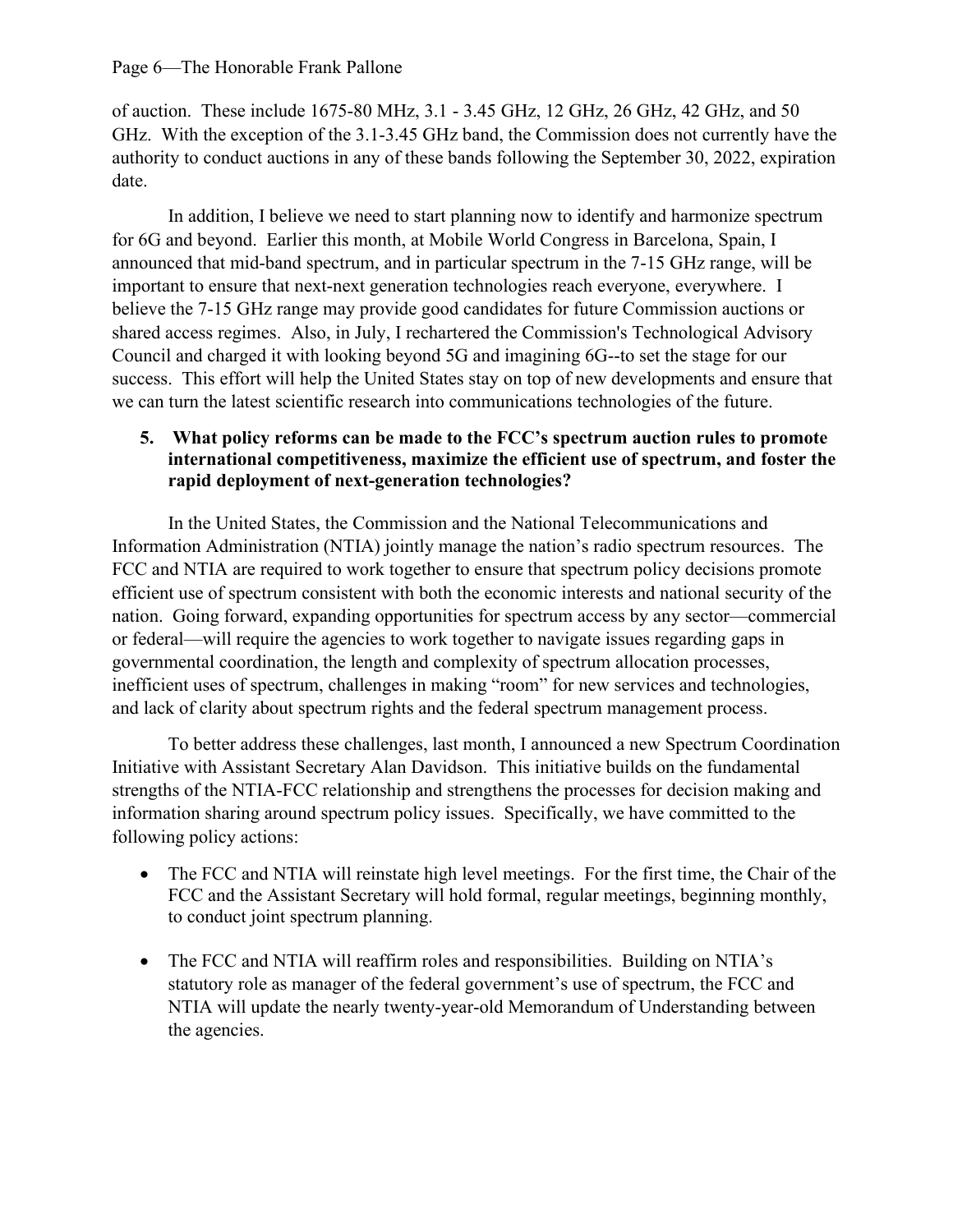- The FCC and NTIA will renew efforts to develop a national spectrum strategy. The agencies will collaborate to help inform the development of a strategy, increase transparency around spectrum use and needs, and establish long-term spectrum planning and coordination.
- The FCC and NTIA will recommit to scientific integrity and evidence-based policymaking. That means working cooperatively to develop processes for spectrum engineering compatibility analysis and compile principles, guidelines, and accepted technical standards, interference protection criteria, propagation models, and other characteristics.
- The FCC and NTIA will revamp technical collaboration. Earlier this month, the agencies identified experts to participate on each other's cross-agency advisory groups in order to foster proactive technical exchange.

I believe this initiative will help revitalize the interagency coordination process so that it once again is able to produce results for consumers and the economy.

Thank you for your letter. Please let me know if I can be of further assistance.

Sincerely,

Jumn Remmune

Jessica Rosenworcel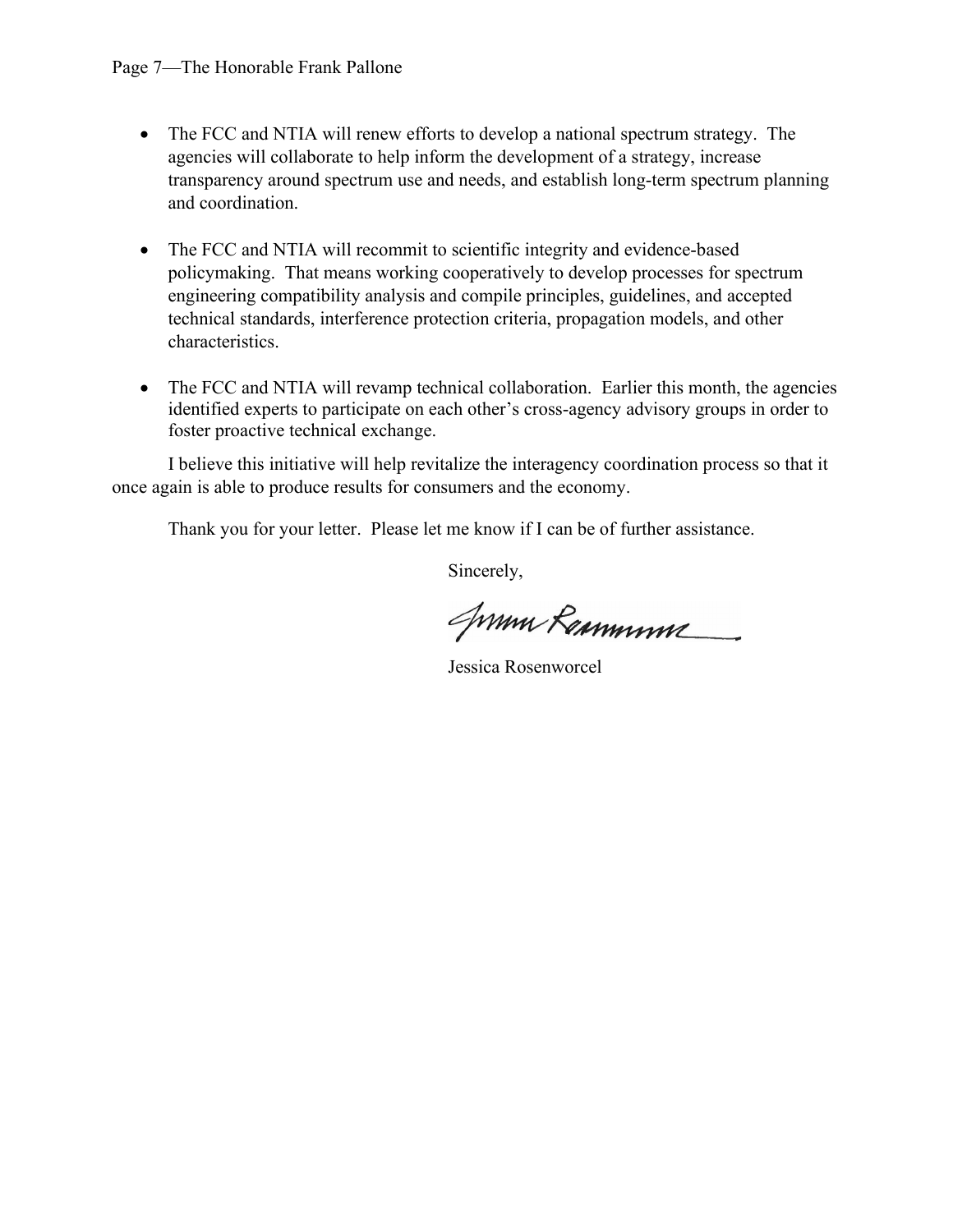# FEDERAL COMMUNICATIONS COMMISSION **WASHINGTON**



CHAIRWOMAN March 30, 2022

The Honorable Mike Doyle Chairman Subcommittee on Communications and Technology Committee on Energy and Commerce U.S. House of Representatives 2125 Rayburn House Office Building Washington, DC 20515

Dear Chairman Doyle:

Thank you for your letter regarding the Federal Communications Commission's spectrum auction program. I welcome this opportunity to respond to your questions and to provide you with additional information about the Commission's efforts to manage the nation's airwaves in ways that are smart, efficient, and—true to statute—consistent with the public interest.

The most important and immediate goal of United States spectrum policy is to ensure that wireless communications, which lie at the center of the digital economy, continue to spur economic growth, investment, and job creation. During the past three decades, spectrum auctions have been an indispensable tool for meeting these national goals and harnessing the promise of beneficial, new technologies. Commission auctions have dramatically changed the way spectrum licenses are valued, distributed, and aggregated. These changes have fueled competition, provided consumers with a vast array of new wireless technologies and services, and ensured that scarce spectrum resources are put to their highest and best use. To date, the Commission has held 98 auctions in which more than 94,000 licenses and permits were won, raised more than \$233 billion in revenues, and unlocked more than \$1 trillion in benefits for the American people. As a result, our efforts have been a model for regulators worldwide.

Over the last year in particular, the Commission has used its auction authority to free up more spectrum—and especially mid-band spectrum—to deliver next-generation wireless service that is fast, secure, resilient, and, most importantly, available everywhere in this country. In October, the Commission started an auction of 100 megahertz of prime mid-band spectrum in the 3.45-3.55 GHz band. It concluded as one of the most successful auctions in the Commission's history. This July the Commission will start another mid-band auction of the 2.5 GHz band that will help extend 5G service beyond our most populated areas. The Commission also has granted more than 5,600 mid-band licenses in C-band airwaves that are now delivering 5G service to more than 100 million consumers across the country and 335 licenses in the 2.5 GHz band that are expanding service in our Tribal communities. Looking ahead, the Commission is working with its federal partners to open up the next tranche of mid-band spectrum in the 3.1-3.45 GHz range.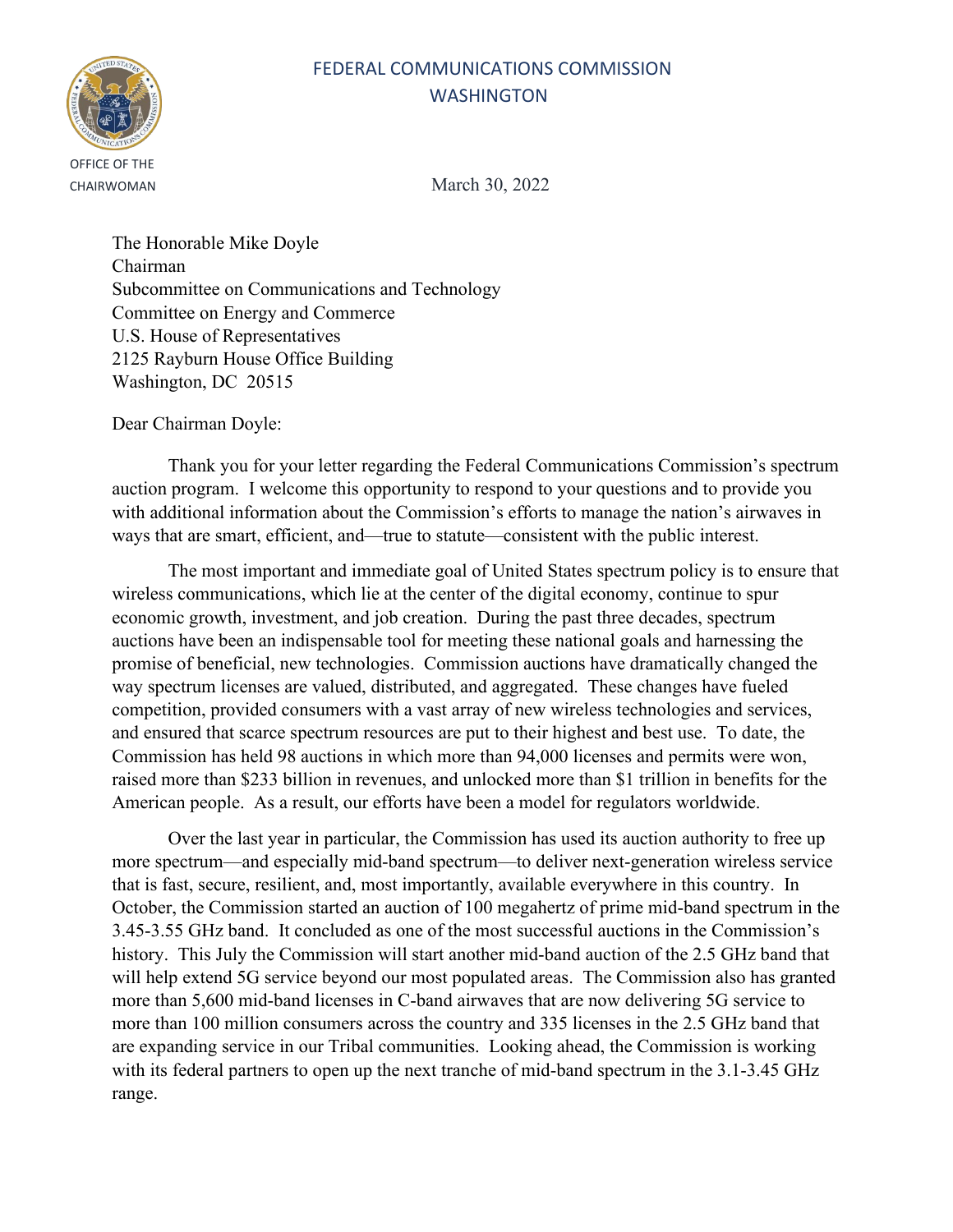I look forward to working with you on these efforts. Below, I have provided answers to the specific questions listed in your letter.

# **1. Given Congress has granted frequency-specific, extended statutory authority for auctions to the FCC in some instances, what specific authority will the FCC retain after the expiration of its general auction authority on September 30, 2022? How might this expiration affect the FCC's operations?**

The Commission's authority to grant a license or permit through a system of competitive bidding relies on Section 309(j) and after the expiration date in (j)(11) (September 30, 2022) will be limited to licenses or permits with respect to the following statutorily specified spectrum:

- (a) 30 megahertz to be identified pursuant to the Spectrum Pipeline Act of 2015; and
- (b) between 3.1 to 3.45 GHz identified pursuant to the Infrastructure Investment and Jobs Act of 2021 (IIJA). *See* 47 USC 309(j)(11), as amended by P.L. 114-75 (Spectrum Pipeline Act) and P.L. 117-58.

Because Section 309(j)(11) does not permit the issuance of licenses after September 30, 2022, after that date the Commission will hold any licenses won in non-exempt auctions pending reauthorization.

# **2. What spectrum auctions are pending or in the rulemaking process? When do you expect to close those auctions and complete the post-auction licensing process associated with them?**

The Commission currently has two auctions pending: (1) Auction 108, an auction for overlay licenses in the 2.5 GHz band scheduled to begin in July; and (2) Auction 112, an auction of full-power broadcast television construction permits scheduled to begin in June.

On March 21, 2022, the Commission adopted procedures for Auction 108, scheduling bidding to begin on July 29, 2022. Auction 108 is an auction of approximately 8,000 geographic overlay licenses in the 2.5 GHz band, extending from 2496 to 2690 MHz. These licenses are in areas with unassigned 2.5 GHz spectrum—mostly rural parts of the country—following disposition of applications filed in the Commission's Rural Tribal Priority Window, which has to date resulted in the grant of 355 licenses to serve Tribal communities. The window to file applications to participate in the auction closes on May 10, 2022.

On November 19, 2021, the Commission announced Auction 112, an auction of 27 construction permits for new full power television stations in communities with no license for the allotted station and sought comment on auction procedures. On February 10, 2022, the Commission's Media Bureau and Office of Economics and Analytics adopted auction procedures and announced that bidding in Auction 112 would commence on June 7, 2022. The window to file applications to participate in the auction, *i.e*., to qualify as a bidder, closes on March 30, 2022.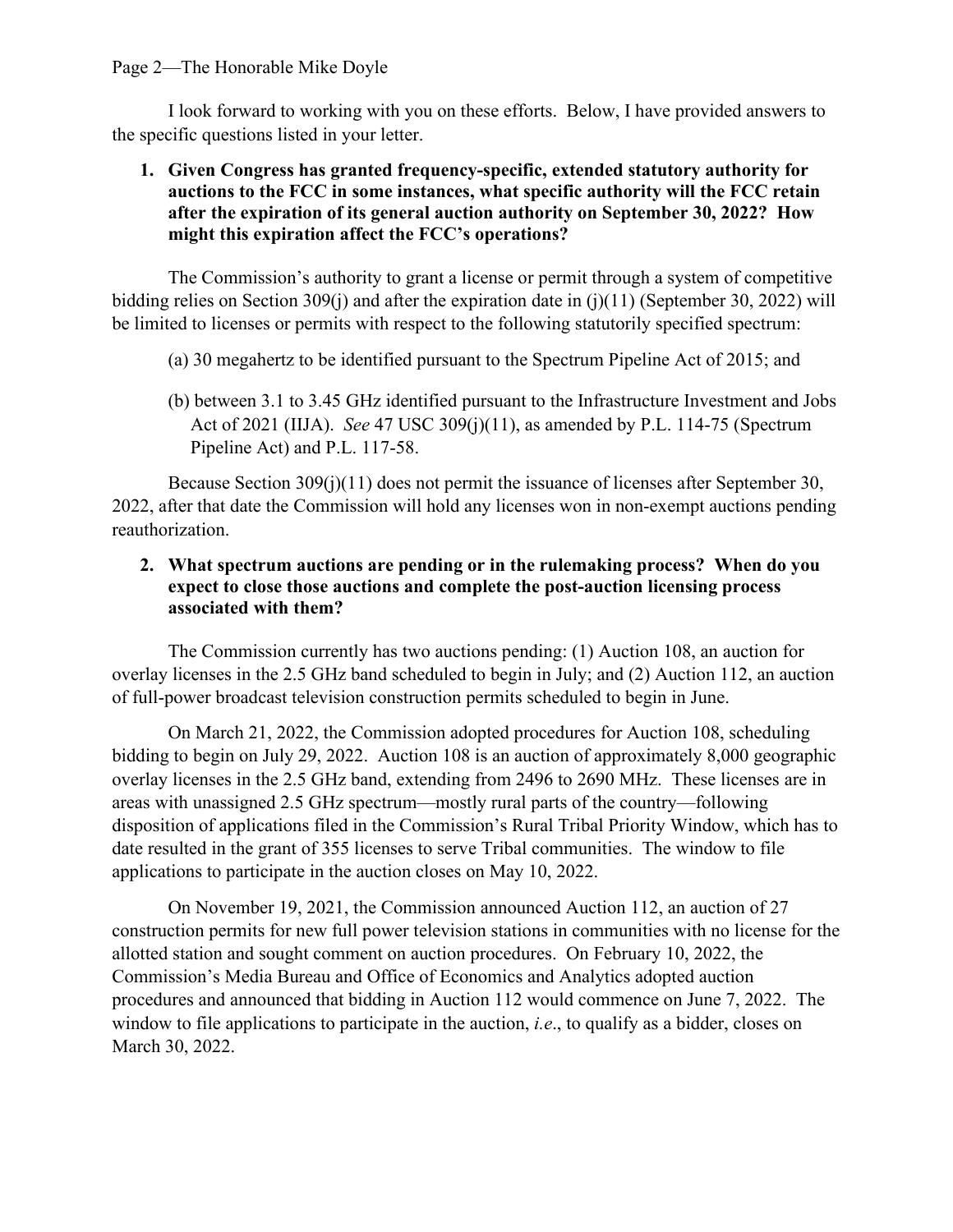#### Page 3—The Honorable Mike Doyle

In addition, there are a number of spectrum bands in various stages of the rulemaking process, some of which could lead to auctions, including 1675-80 MHz, 3.1 - 3.45 GHz, 12 GHz, 26 GHz, 42 GHz, and 50 GHz. At present there are also six pending applications from the 2.5 GHz Rural Tribal Priority Window in which the applicant has sought access to a spectrum license that overlaps the area and frequencies being sought in another pending application. Under Section 309(j) of the Communications Act, if these applicants are not able take voluntary steps to resolve the overlaps in their applications, these mutually exclusive applications would have to be resolved through a system of competitive bidding. It is not anticipated that such an auction, if required, would begin until after the conclusion of Auction 108.

The timeline for completing an auction and the associated post-auction licensing process depends on a number of factors and varies between auctions. Commission auctions are structured to accept the highest bid placed on a given license or a license market area in each round. The auctions typically are conducted electronically from Monday through Friday and can last from a few days to several months. In the early stages of an auction, there are a limited number of rounds per day and each round lasts for an hour or two. As the auction progresses, however, the Commission will increase the number of rounds per day and reduce the time period for each round. The Commission employs various bidding activity rules to keep auctions progressing to a conclusion while also allowing sufficient opportunity for active bidders to obtain licenses. In some cases, once the auction concludes, winning bidders may participate in a second auction process, known as the assignment phase, to bid on frequency-specific license blocks. The auction closes once all bidding has stopped on all licenses.

Once bidding concludes, the Commission traditionally issues a Public Notice announcing the close of the auction, the winning bidders and their winning bid amounts, and procedures for submitting down payments, final payments, and FCC Form 601 "long-form" applications. All winning bidders must then make a down payment, typically equivalent to 20 percent of its total winning bids. The deadline for making the down payment typically is 10 business days after the Public Notice announcing the close of the auction. A winning bidder's final payment, equivalent to the remaining balance due on its winning bids, is typically due within 10 business days after the down payment deadline.

The winning bidder must file the long-form application, usually on the same date the final payment is due. Commission staff then reviews the long-form application to determine the applicant's qualifications and may request additional information. Long-form applications also are subject to petitions to deny by third parties, although such challenges are infrequent. In past auctions, the Commission typically has begun the process of granting licenses to auction winning bidders within two months of receiving long-form applications. This process can take weeks to months, depending on the specific facts.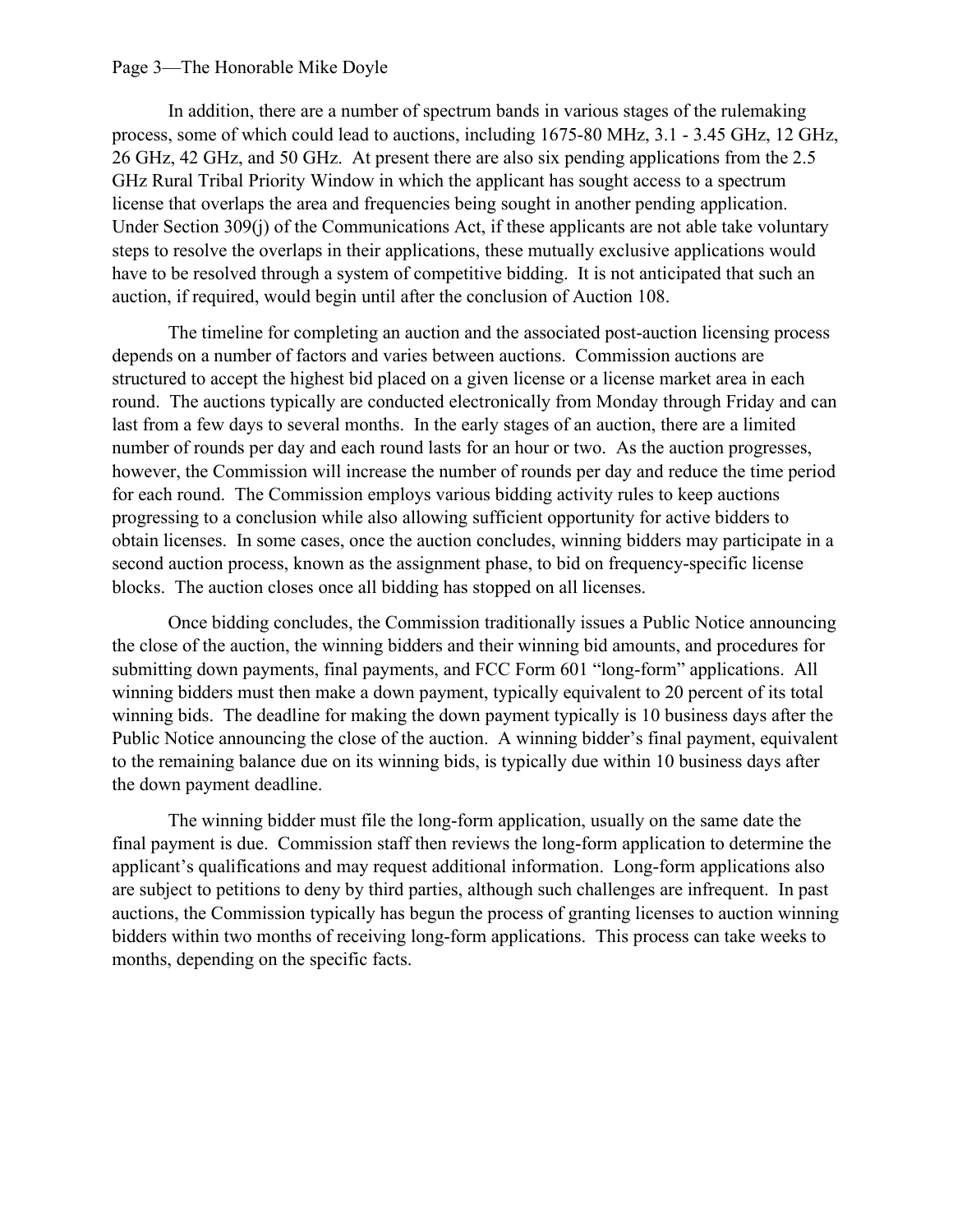## **3. What statutory tools, beyond auction authority, do you believe would improve the FCC's ability to make additional commercial spectrum available for auction in the near future?**

Our nation's wireless leadership depends on how much spectrum is available to support wireless innovation. But today, our nation's spectrum management is under stress and strain from so many new challenges. Greenfield spectrum—open and cleared for use—is no longer simple or easy to find. In addition, repurposing spectrum for burgeoning new services often requires lengthy and complex bureaucratic processes. In many parts of the spectrum chart, existing receivers may constrain what is possible in adjacent or nearby spectrum. Moreover, we often do not know with accuracy how federal spectrum is being used or about future needs.

To overcome these challenges and create a steady spectrum pipeline, I believe we need to rethink allocation processes, explore new federal and commercial incentives, and leverage new technologies.

First, the Spectrum Innovation Act would require the Secretary of Commerce, in consultation with the Secretary of Defense, the Director of Office of Science and Technology Policy, and the Commission to identify at least 200 megahertz of spectrum in the 3.1-3.45 GHz band for auction. This legislation would provide much needed certainty about the near-term availability of mid-band spectrum to support next-generation wireless networks, which is crucial to U.S. innovation and closing the digital divide.

Second, Congress should consider updating the Commercial Spectrum Enhancement Act (CSEA) to make it an even more effective tool for repurposing spectrum. Today, the Act encourages federal incumbents to clear spectrum not being put to its most productive use by establishing a Spectrum Relocation Fund to reimburse federal agencies operating on certain frequencies that have been reallocated for commercial use. Congress should consider improving the CSEA to ensure that a full range of costs are covered to provide federal agencies adequate incentives and assistance, including up-front planning, technology development, and staffing to support the relocation effort. In particular, Congress could revise the CSEA to provide for payments of relocation funds to federal users in adjacent spectrum that may be impacted by repurposing activities or to federal users that vacate spectrum and make use of commercial networks instead of alternative dedicated federal spectrum.

In addition, Congress could strengthen the CSEA by revisiting statutory requirements for clearing federal spectrum. Currently, the Act requires that any auction of eligible federal frequencies must raise 110 percent of the federal incumbent's estimated relocation costs. In recent spectrum proceedings, this requirement has limited the Commission's ability to design spectrum auctions with maximum flexibility or to leverage new innovations in spectrum policy, such dynamic sharing models, that may raise less revenue. Moreover, in its current form, the CSEA overlooks the value of unlicensed spectrum because it does not raise auction revenue. This misses the broader benefits of unlicensed spectrum to the economy. To illustrate, a new report from the Consumer Technology Association estimates that Wi-Fi and other wireless technologies generate \$95.8 billion per year for the national economy in technology sales alone.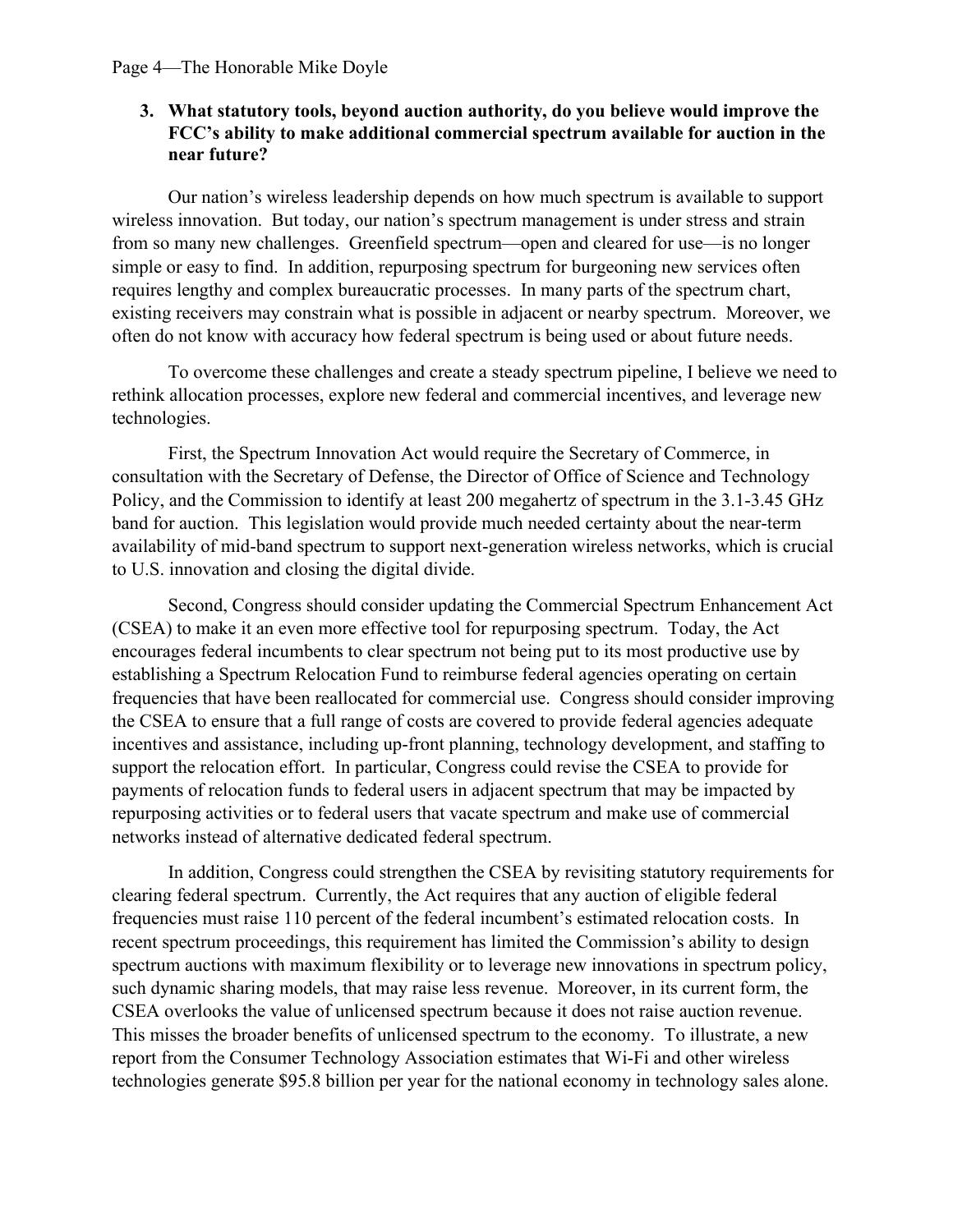#### Page 5—The Honorable Mike Doyle

Congress also could replicate the success of the CSEA and consider a similar program to encourage commercial incumbents to clear spectrum not being put to its most productive use. In 2020, the Commission's efforts to repurpose spectrum in the C-Band revealed limitations in the Commission's *Emerging Technologies* framework and existing reallocation tools like incentive auctions. A CSEA-like program could establish a fund to reimburse commercial incumbents operating on or near frequencies that are targeted for newer wireless uses.

Third, Congress should explore how receiver performance may constrain spectrum access. Historically, our discussions about spectrum efficiency have been a one-way effort. They have focused almost exclusively on transmitters. But in several recent Commission proceedings, receiver performance associated with incumbent services operating near new users or services has been a major consideration. Going forward, policymakers need to consider both transmitting and receiving. Both are vital. That is why, earlier this month, I announced that the FCC will launch a new inquiry on receiver performance and standards. This inquiry, which I plan to circulate to my colleagues this week, will ask how receiver improvements could provide greater opportunities for access to spectrum. It will explore how these specifications could come in the form of incentives, guidelines, or regulatory requirements—in specific frequency bands or across all bands. And it will seek comment on legal authority and market-based mechanisms that could help create a more transparent and predictable radiofrequency environment for all spectrum users—new and old. Once our inquiry is complete, we will notify Congress of any specific legislative needs to adjust or supplement the Commission's current rulemaking authority. Congress could also explore a similar effort for federal receivers.

Fourth, Congress should consider the broader use of incentives. If we want a robust and reliable spectrum pipeline, I believe we need to make sure that federal authorities see gain—and not just loss—when their airwaves are reallocated for new commercial use. To do this, Congress could explore a series of incentives to serve as a catalyst for freeing up more spectrum for commercial markets. We could begin by developing a spectrum currency with the assistance of the Office of Management and Budget. With a uniform system of valuation for federal spectrum assignments, Congress could explore the development of incentives for efficiency and better understand the opportunity cost of federal use. This would facilitate a supply of spectrum for new commercial uses through a policy based on carrots, rather than sticks.

Fifth and finally, Congress should use this opportunity to consider how we can take the funds from the auction of these public airwaves and put them to broader public purpose than those contemplated in existing statute. Congress can use the billions of dollars in revenues that spectrum auctions could raise to do the very infrastructure projects this country so desperately needs. We could start with using future auction revenues to fund the nation's transition to nextgeneration 911, which is sorely needed and would benefit public safety in every state.

### **4. What specific frequencies, if any, do you believe are good candidates for auction that the FCC does not currently have the authority to conduct following the September 30, 2022, expiration date?**

As noted above, the Commission currently is reviewing a number of spectrum bands in various stages of the rulemaking process, some of which could be good candidates for some form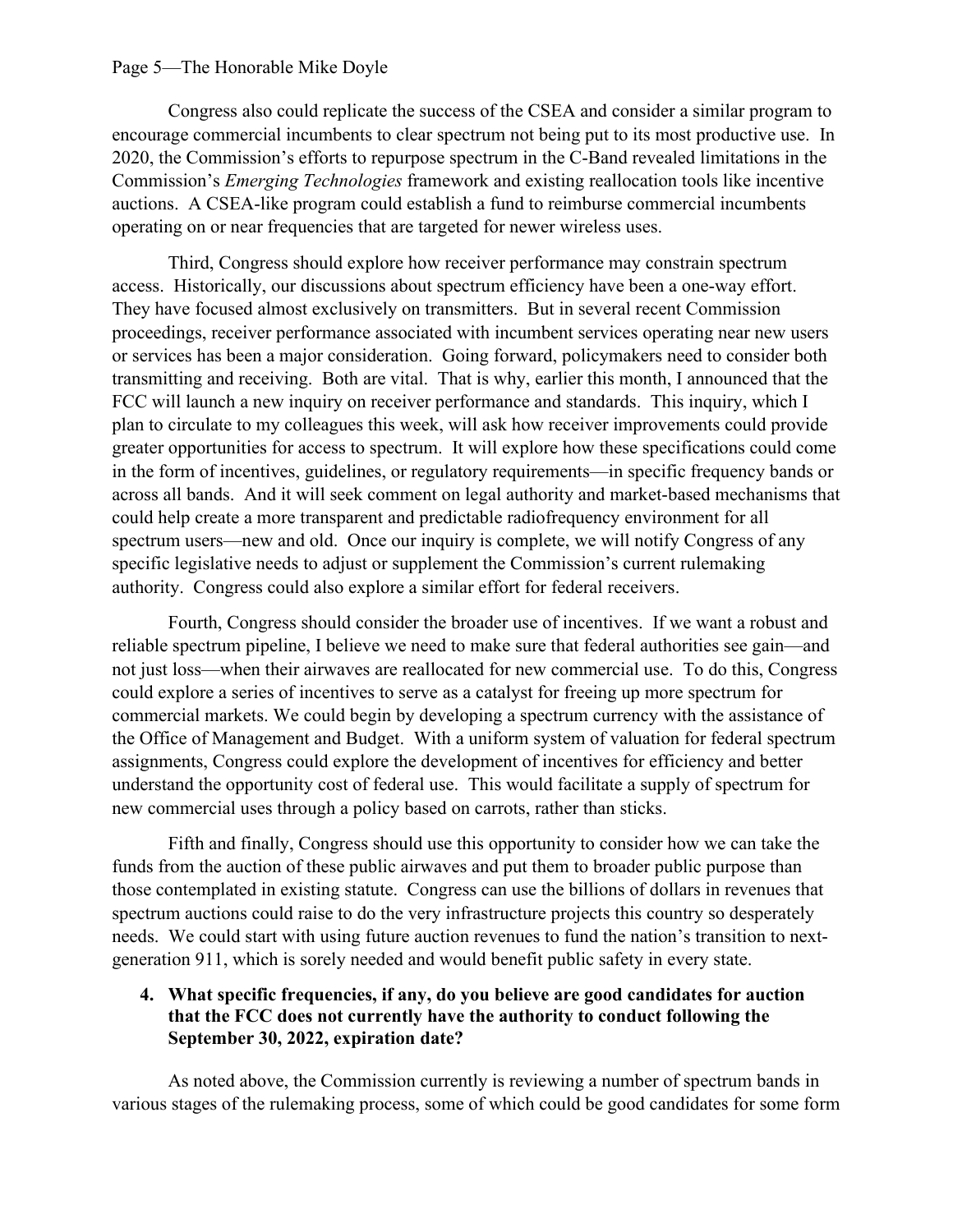of auction. These include 1675-80 MHz, 3.1 - 3.45 GHz, 12 GHz, 26 GHz, 42 GHz, and 50 GHz. With the exception of the 3.1-3.45 GHz band, the Commission does not currently have the authority to conduct auctions in any of these bands following the September 30, 2022, expiration date.

In addition, I believe we need to start planning now to identify and harmonize spectrum for 6G and beyond. Earlier this month, at Mobile World Congress in Barcelona, Spain, I announced that mid-band spectrum, and in particular spectrum in the 7-15 GHz range, will be important to ensure that next-next generation technologies reach everyone, everywhere. I believe the 7-15 GHz range may provide good candidates for future Commission auctions or shared access regimes. Also, in July, I rechartered the Commission's Technological Advisory Council and charged it with looking beyond 5G and imagining 6G--to set the stage for our success. This effort will help the United States stay on top of new developments and ensure that we can turn the latest scientific research into communications technologies of the future.

# **5. What policy reforms can be made to the FCC's spectrum auction rules to promote international competitiveness, maximize the efficient use of spectrum, and foster the rapid deployment of next-generation technologies?**

In the United States, the Commission and the National Telecommunications and Information Administration (NTIA) jointly manage the nation's radio spectrum resources. The FCC and NTIA are required to work together to ensure that spectrum policy decisions promote efficient use of spectrum consistent with both the economic interests and national security of the nation. Going forward, expanding opportunities for spectrum access by any sector—commercial or federal—will require the agencies to work together to navigate issues regarding gaps in governmental coordination, the length and complexity of spectrum allocation processes, inefficient uses of spectrum, challenges in making "room" for new services and technologies, and lack of clarity about spectrum rights and the federal spectrum management process.

To better address these challenges, last month, I announced a new Spectrum Coordination Initiative with Assistant Secretary Alan Davidson. This initiative builds on the fundamental strengths of the NTIA-FCC relationship and strengthens the processes for decision making and information sharing around spectrum policy issues. Specifically, we have committed to the following policy actions:

- The FCC and NTIA will reinstate high level meetings. For the first time, the Chair of the FCC and the Assistant Secretary will hold formal, regular meetings, beginning monthly, to conduct joint spectrum planning.
- The FCC and NTIA will reaffirm roles and responsibilities. Building on NTIA's statutory role as manager of the federal government's use of spectrum, the FCC and NTIA will update the nearly twenty-year-old Memorandum of Understanding between the agencies.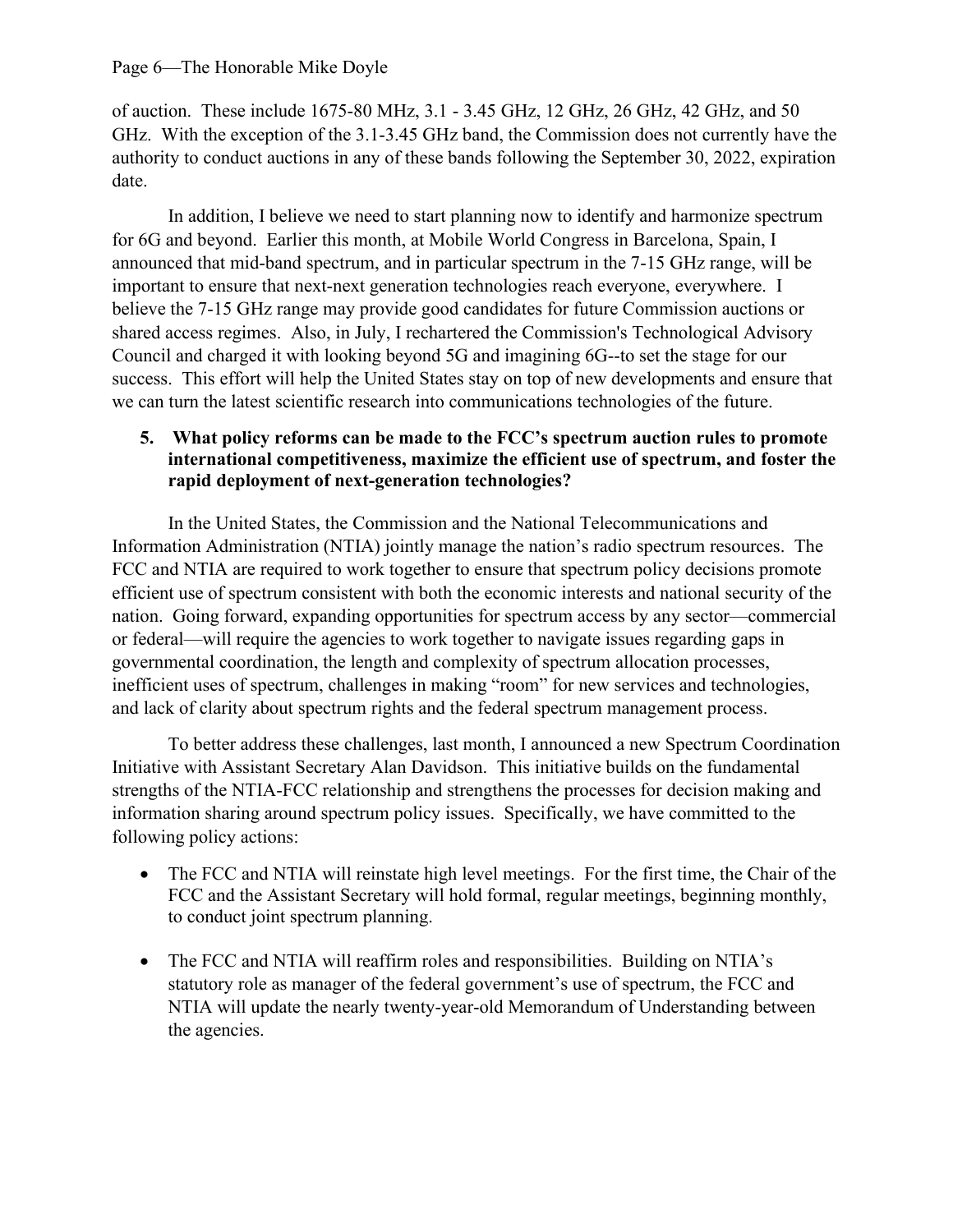- The FCC and NTIA will renew efforts to develop a national spectrum strategy. The agencies will collaborate to help inform the development of a strategy, increase transparency around spectrum use and needs, and establish long-term spectrum planning and coordination.
- The FCC and NTIA will recommit to scientific integrity and evidence-based policymaking. That means working cooperatively to develop processes for spectrum engineering compatibility analysis and compile principles, guidelines, and accepted technical standards, interference protection criteria, propagation models, and other characteristics.
- The FCC and NTIA will revamp technical collaboration. Earlier this month, the agencies identified experts to participate on each other's cross-agency advisory groups in order to foster proactive technical exchange.

I believe this initiative will help revitalize the interagency coordination process so that it once again is able to produce results for consumers and the economy.

Thank you for your letter. Please let me know if I can be of further assistance.

Sincerely,

Jumn Remmune

Jessica Rosenworcel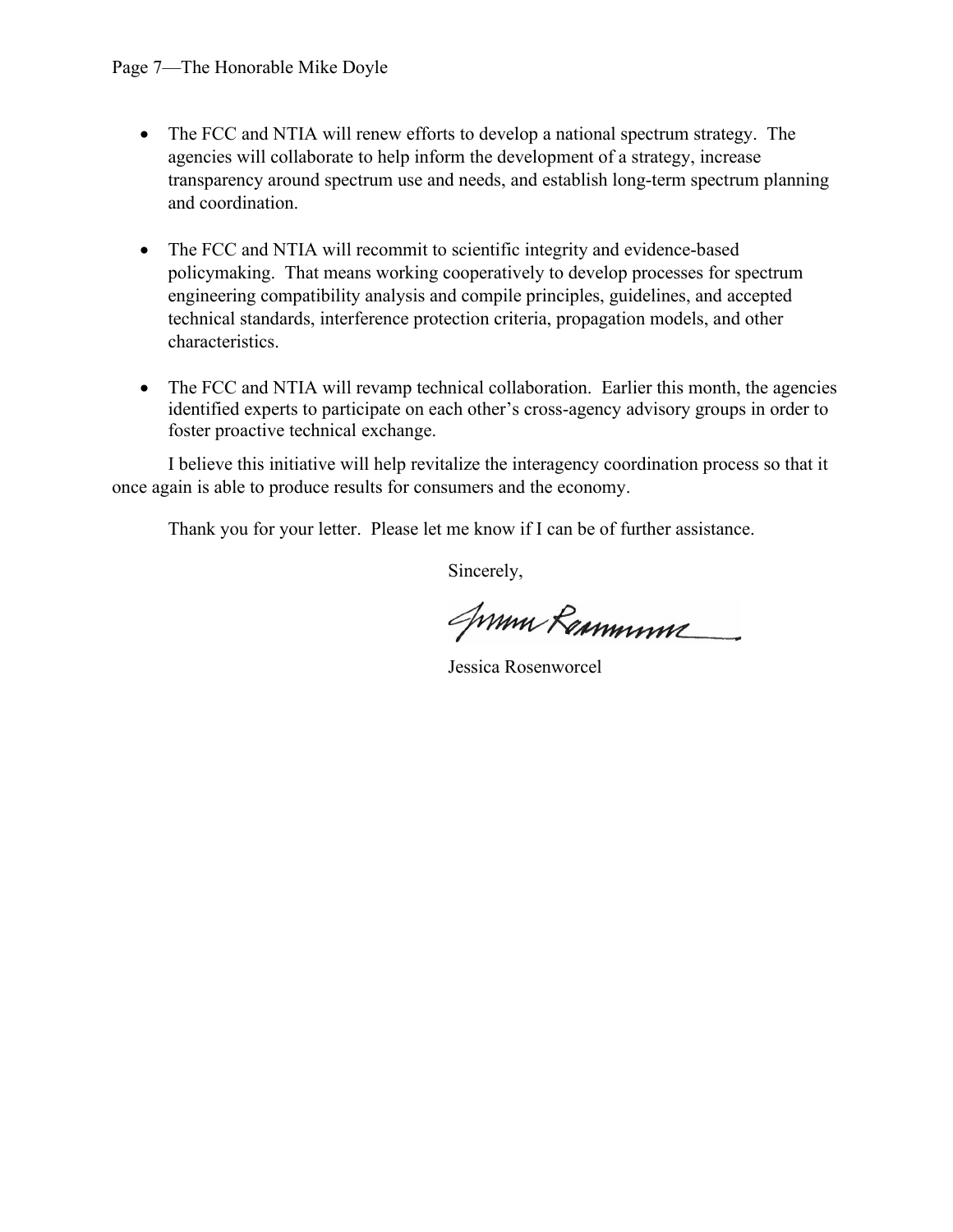# FEDERAL COMMUNICATIONS COMMISSION **WASHINGTON**



CHAIRWOMAN March 30, 2022

The Honorable Cathy McMorris Rodgers Ranking Member Committee on Energy and Commerce U.S. House of Representatives 2322A Rayburn House Office Building Washington, DC 20515

Dear Ranking Member McMorris Rodgers:

Thank you for your letter regarding the Federal Communications Commission's spectrum auction program. I welcome this opportunity to respond to your questions and to provide you with additional information about the Commission's efforts to manage the nation's airwaves in ways that are smart, efficient, and—true to statute—consistent with the public interest.

The most important and immediate goal of United States spectrum policy is to ensure that wireless communications, which lie at the center of the digital economy, continue to spur economic growth, investment, and job creation. During the past three decades, spectrum auctions have been an indispensable tool for meeting these national goals and harnessing the promise of beneficial, new technologies. Commission auctions have dramatically changed the way spectrum licenses are valued, distributed, and aggregated. These changes have fueled competition, provided consumers with a vast array of new wireless technologies and services, and ensured that scarce spectrum resources are put to their highest and best use. To date, the Commission has held 98 auctions in which more than 94,000 licenses and permits were won, raised more than \$233 billion in revenues, and unlocked more than \$1 trillion in benefits for the American people. As a result, our efforts have been a model for regulators worldwide.

Over the last year in particular, the Commission has used its auction authority to free up more spectrum—and especially mid-band spectrum—to deliver next-generation wireless service that is fast, secure, resilient, and, most importantly, available everywhere in this country. In October, the Commission started an auction of 100 megahertz of prime mid-band spectrum in the 3.45-3.55 GHz band. It concluded as one of the most successful auctions in the Commission's history. This July the Commission will start another mid-band auction of the 2.5 GHz band that will help extend 5G service beyond our most populated areas. The Commission also has granted more than 5,600 mid-band licenses in C-band airwaves that are now delivering 5G service to more than 100 million consumers across the country and 335 licenses in the 2.5 GHz band that are expanding service in our Tribal communities. Looking ahead, the Commission is working with its federal partners to open up the next tranche of mid-band spectrum in the 3.1-3.45 GHz range.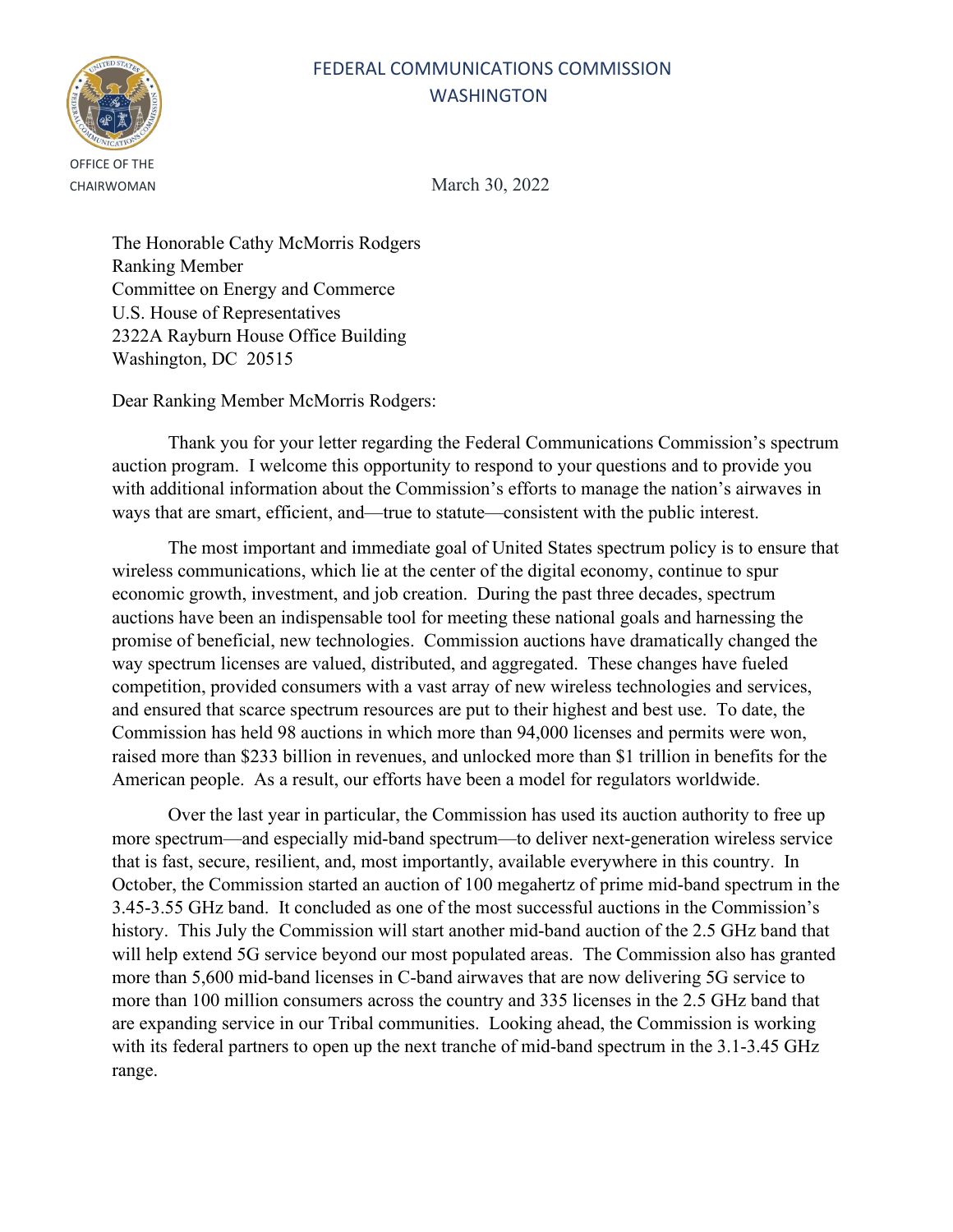I look forward to working with you on these efforts. Below, I have provided answers to the specific questions listed in your letter.

## **1. Given Congress has granted frequency-specific, extended statutory authority for auctions to the FCC in some instances, what specific authority will the FCC retain after the expiration of its general auction authority on September 30, 2022? How might this expiration affect the FCC's operations?**

The Commission's authority to grant a license or permit through a system of competitive bidding relies on Section 309(j) and after the expiration date in (j)(11) (September 30, 2022) will be limited to licenses or permits with respect to the following statutorily specified spectrum:

- (a) 30 megahertz to be identified pursuant to the Spectrum Pipeline Act of 2015; and
- (b) between 3.1 to 3.45 GHz identified pursuant to the Infrastructure Investment and Jobs Act of 2021 (IIJA). *See* 47 USC 309(j)(11), as amended by P.L. 114-75 (Spectrum Pipeline Act) and P.L. 117-58.

Because Section 309(j)(11) does not permit the issuance of licenses after September 30, 2022, after that date the Commission will hold any licenses won in non-exempt auctions pending reauthorization.

# **2. What spectrum auctions are pending or in the rulemaking process? When do you expect to close those auctions and complete the post-auction licensing process associated with them?**

The Commission currently has two auctions pending: (1) Auction 108, an auction for overlay licenses in the 2.5 GHz band scheduled to begin in July; and (2) Auction 112, an auction of full-power broadcast television construction permits scheduled to begin in June.

On March 21, 2022, the Commission adopted procedures for Auction 108, scheduling bidding to begin on July 29, 2022. Auction 108 is an auction of approximately 8,000 geographic overlay licenses in the 2.5 GHz band, extending from 2496 to 2690 MHz. These licenses are in areas with unassigned 2.5 GHz spectrum—mostly rural parts of the country—following disposition of applications filed in the Commission's Rural Tribal Priority Window, which has to date resulted in the grant of 355 licenses to serve Tribal communities. The window to file applications to participate in the auction closes on May 10, 2022.

On November 19, 2021, the Commission announced Auction 112, an auction of 27 construction permits for new full power television stations in communities with no license for the allotted station and sought comment on auction procedures. On February 10, 2022, the Commission's Media Bureau and Office of Economics and Analytics adopted auction procedures and announced that bidding in Auction 112 would commence on June 7, 2022. The window to file applications to participate in the auction, *i.e*., to qualify as a bidder, closes on March 30, 2022.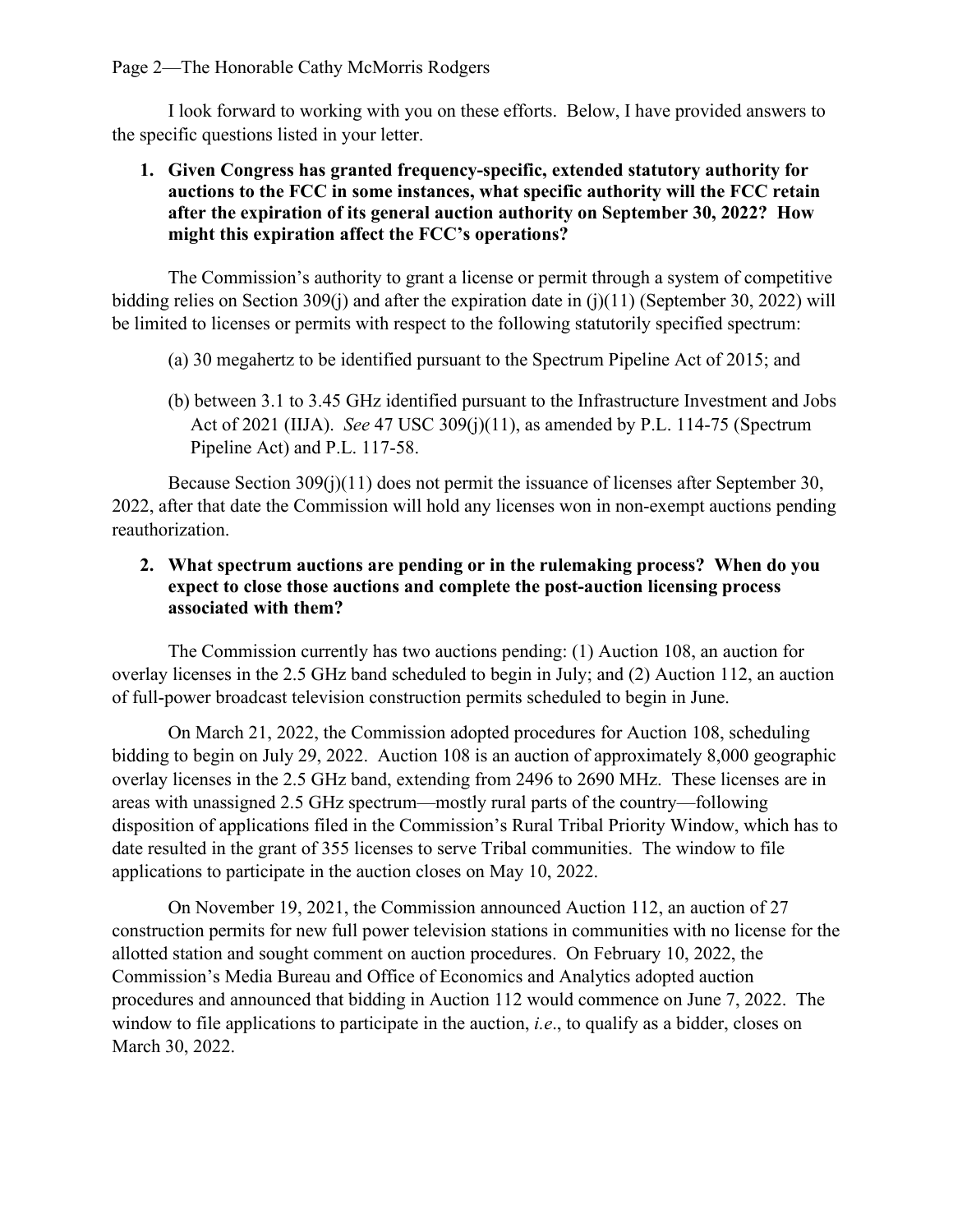#### Page 3—The Honorable Cathy McMorris Rodgers

In addition, there are a number of spectrum bands in various stages of the rulemaking process, some of which could lead to auctions, including 1675-80 MHz, 3.1 - 3.45 GHz, 12 GHz, 26 GHz, 42 GHz, and 50 GHz. At present there are also six pending applications from the 2.5 GHz Rural Tribal Priority Window in which the applicant has sought access to a spectrum license that overlaps the area and frequencies being sought in another pending application. Under Section 309(j) of the Communications Act, if these applicants are not able take voluntary steps to resolve the overlaps in their applications, these mutually exclusive applications would have to be resolved through a system of competitive bidding. It is not anticipated that such an auction, if required, would begin until after the conclusion of Auction 108.

The timeline for completing an auction and the associated post-auction licensing process depends on a number of factors and varies between auctions. Commission auctions are structured to accept the highest bid placed on a given license or a license market area in each round. The auctions typically are conducted electronically from Monday through Friday and can last from a few days to several months. In the early stages of an auction, there are a limited number of rounds per day and each round lasts for an hour or two. As the auction progresses, however, the Commission will increase the number of rounds per day and reduce the time period for each round. The Commission employs various bidding activity rules to keep auctions progressing to a conclusion while also allowing sufficient opportunity for active bidders to obtain licenses. In some cases, once the auction concludes, winning bidders may participate in a second auction process, known as the assignment phase, to bid on frequency-specific license blocks. The auction closes once all bidding has stopped on all licenses.

Once bidding concludes, the Commission traditionally issues a Public Notice announcing the close of the auction, the winning bidders and their winning bid amounts, and procedures for submitting down payments, final payments, and FCC Form 601 "long-form" applications. All winning bidders must then make a down payment, typically equivalent to 20 percent of its total winning bids. The deadline for making the down payment typically is 10 business days after the Public Notice announcing the close of the auction. A winning bidder's final payment, equivalent to the remaining balance due on its winning bids, is typically due within 10 business days after the down payment deadline.

The winning bidder must file the long-form application, usually on the same date the final payment is due. Commission staff then reviews the long-form application to determine the applicant's qualifications and may request additional information. Long-form applications also are subject to petitions to deny by third parties, although such challenges are infrequent. In past auctions, the Commission typically has begun the process of granting licenses to auction winning bidders within two months of receiving long-form applications. This process can take weeks to months, depending on the specific facts.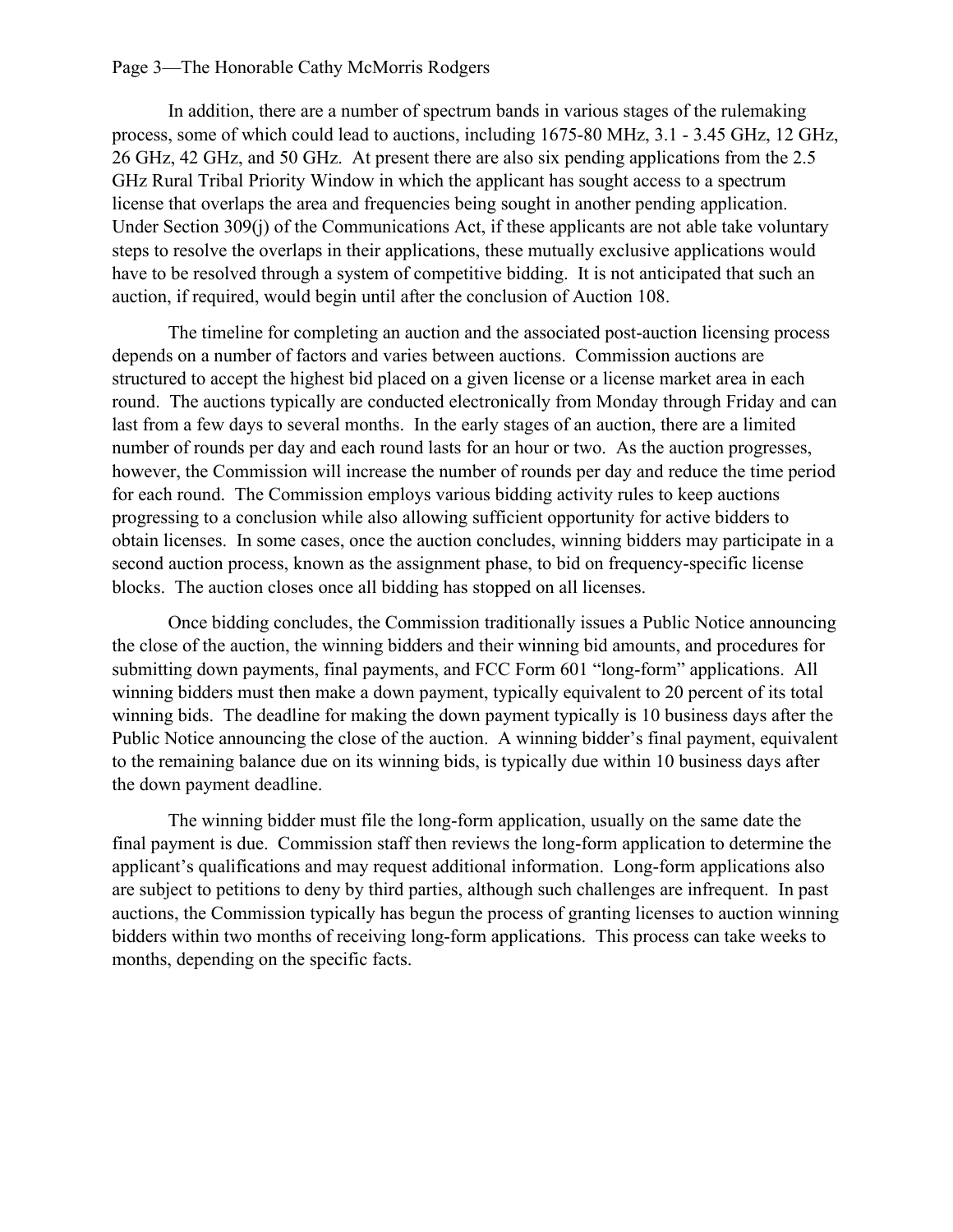### **3. What statutory tools, beyond auction authority, do you believe would improve the FCC's ability to make additional commercial spectrum available for auction in the near future?**

Our nation's wireless leadership depends on how much spectrum is available to support wireless innovation. But today, our nation's spectrum management is under stress and strain from so many new challenges. Greenfield spectrum—open and cleared for use—is no longer simple or easy to find. In addition, repurposing spectrum for burgeoning new services often requires lengthy and complex bureaucratic processes. In many parts of the spectrum chart, existing receivers may constrain what is possible in adjacent or nearby spectrum. Moreover, we often do not know with accuracy how federal spectrum is being used or about future needs.

To overcome these challenges and create a steady spectrum pipeline, I believe we need to rethink allocation processes, explore new federal and commercial incentives, and leverage new technologies.

First, the Spectrum Innovation Act would require the Secretary of Commerce, in consultation with the Secretary of Defense, the Director of Office of Science and Technology Policy, and the Commission to identify at least 200 megahertz of spectrum in the 3.1-3.45 GHz band for auction. This legislation would provide much needed certainty about the near-term availability of mid-band spectrum to support next-generation wireless networks, which is crucial to U.S. innovation and closing the digital divide.

Second, Congress should consider updating the Commercial Spectrum Enhancement Act (CSEA) to make it an even more effective tool for repurposing spectrum. Today, the Act encourages federal incumbents to clear spectrum not being put to its most productive use by establishing a Spectrum Relocation Fund to reimburse federal agencies operating on certain frequencies that have been reallocated for commercial use. Congress should consider improving the CSEA to ensure that a full range of costs are covered to provide federal agencies adequate incentives and assistance, including up-front planning, technology development, and staffing to support the relocation effort. In particular, Congress could revise the CSEA to provide for payments of relocation funds to federal users in adjacent spectrum that may be impacted by repurposing activities or to federal users that vacate spectrum and make use of commercial networks instead of alternative dedicated federal spectrum.

In addition, Congress could strengthen the CSEA by revisiting statutory requirements for clearing federal spectrum. Currently, the Act requires that any auction of eligible federal frequencies must raise 110 percent of the federal incumbent's estimated relocation costs. In recent spectrum proceedings, this requirement has limited the Commission's ability to design spectrum auctions with maximum flexibility or to leverage new innovations in spectrum policy, such dynamic sharing models, that may raise less revenue. Moreover, in its current form, the CSEA overlooks the value of unlicensed spectrum because it does not raise auction revenue. This misses the broader benefits of unlicensed spectrum to the economy. To illustrate, a new report from the Consumer Technology Association estimates that Wi-Fi and other wireless technologies generate \$95.8 billion per year for the national economy in technology sales alone.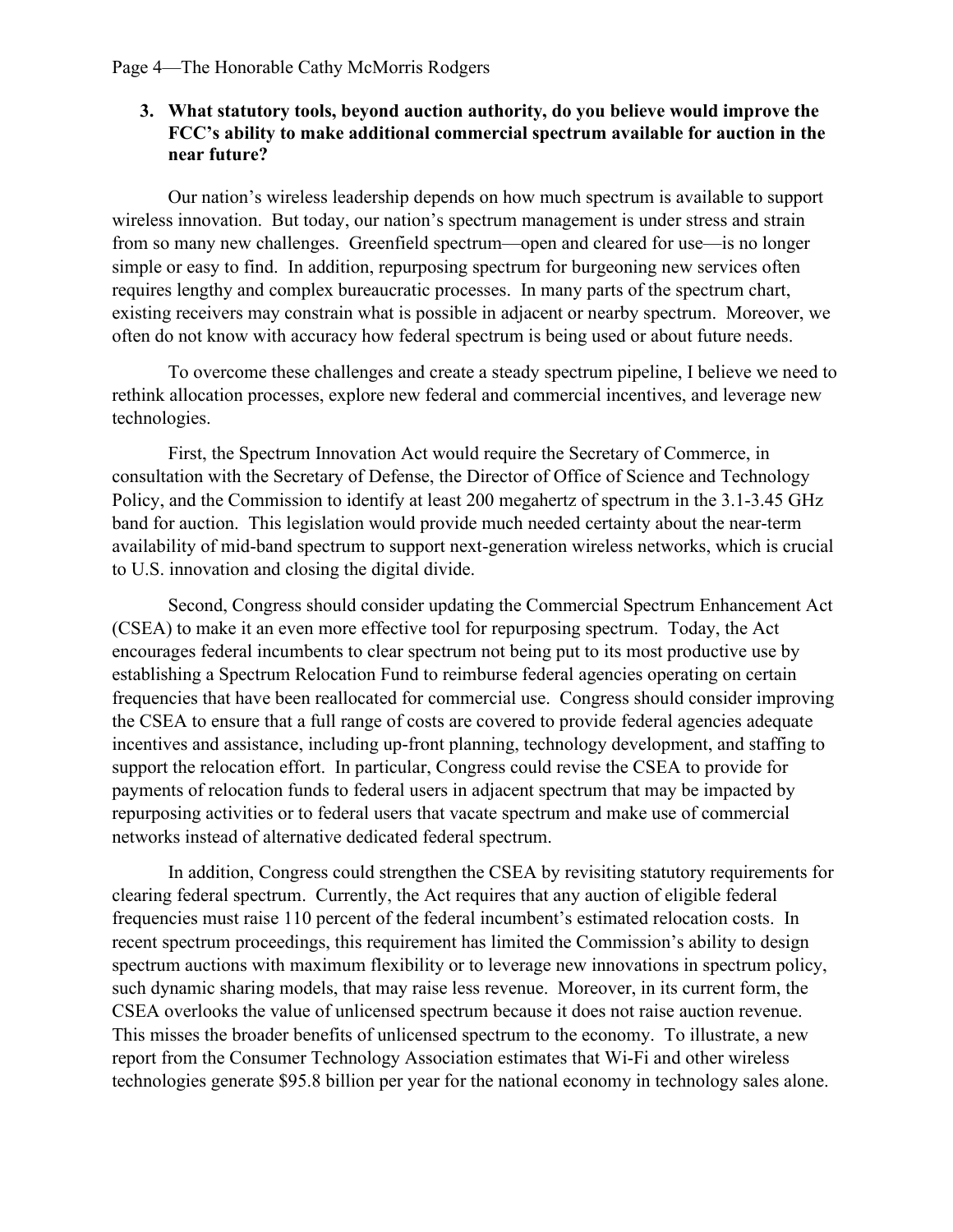#### Page 5—The Honorable Cathy McMorris Rodgers

Congress also could replicate the success of the CSEA and consider a similar program to encourage commercial incumbents to clear spectrum not being put to its most productive use. In 2020, the Commission's efforts to repurpose spectrum in the C-Band revealed limitations in the Commission's *Emerging Technologies* framework and existing reallocation tools like incentive auctions. A CSEA-like program could establish a fund to reimburse commercial incumbents operating on or near frequencies that are targeted for newer wireless uses.

Third, Congress should explore how receiver performance may constrain spectrum access. Historically, our discussions about spectrum efficiency have been a one-way effort. They have focused almost exclusively on transmitters. But in several recent Commission proceedings, receiver performance associated with incumbent services operating near new users or services has been a major consideration. Going forward, policymakers need to consider both transmitting and receiving. Both are vital. That is why, earlier this month, I announced that the FCC will launch a new inquiry on receiver performance and standards. This inquiry, which I plan to circulate to my colleagues this week, will ask how receiver improvements could provide greater opportunities for access to spectrum. It will explore how these specifications could come in the form of incentives, guidelines, or regulatory requirements—in specific frequency bands or across all bands. And it will seek comment on legal authority and market-based mechanisms that could help create a more transparent and predictable radiofrequency environment for all spectrum users—new and old. Once our inquiry is complete, we will notify Congress of any specific legislative needs to adjust or supplement the Commission's current rulemaking authority. Congress could also explore a similar effort for federal receivers.

Fourth, Congress should consider the broader use of incentives. If we want a robust and reliable spectrum pipeline, I believe we need to make sure that federal authorities see gain—and not just loss—when their airwaves are reallocated for new commercial use. To do this, Congress could explore a series of incentives to serve as a catalyst for freeing up more spectrum for commercial markets. We could begin by developing a spectrum currency with the assistance of the Office of Management and Budget. With a uniform system of valuation for federal spectrum assignments, Congress could explore the development of incentives for efficiency and better understand the opportunity cost of federal use. This would facilitate a supply of spectrum for new commercial uses through a policy based on carrots, rather than sticks.

Fifth and finally, Congress should use this opportunity to consider how we can take the funds from the auction of these public airwaves and put them to broader public purpose than those contemplated in existing statute. Congress can use the billions of dollars in revenues that spectrum auctions could raise to do the very infrastructure projects this country so desperately needs. We could start with using future auction revenues to fund the nation's transition to nextgeneration 911, which is sorely needed and would benefit public safety in every state.

### **4. What specific frequencies, if any, do you believe are good candidates for auction that the FCC does not currently have the authority to conduct following the September 30, 2022, expiration date?**

As noted above, the Commission currently is reviewing a number of spectrum bands in various stages of the rulemaking process, some of which could be good candidates for some form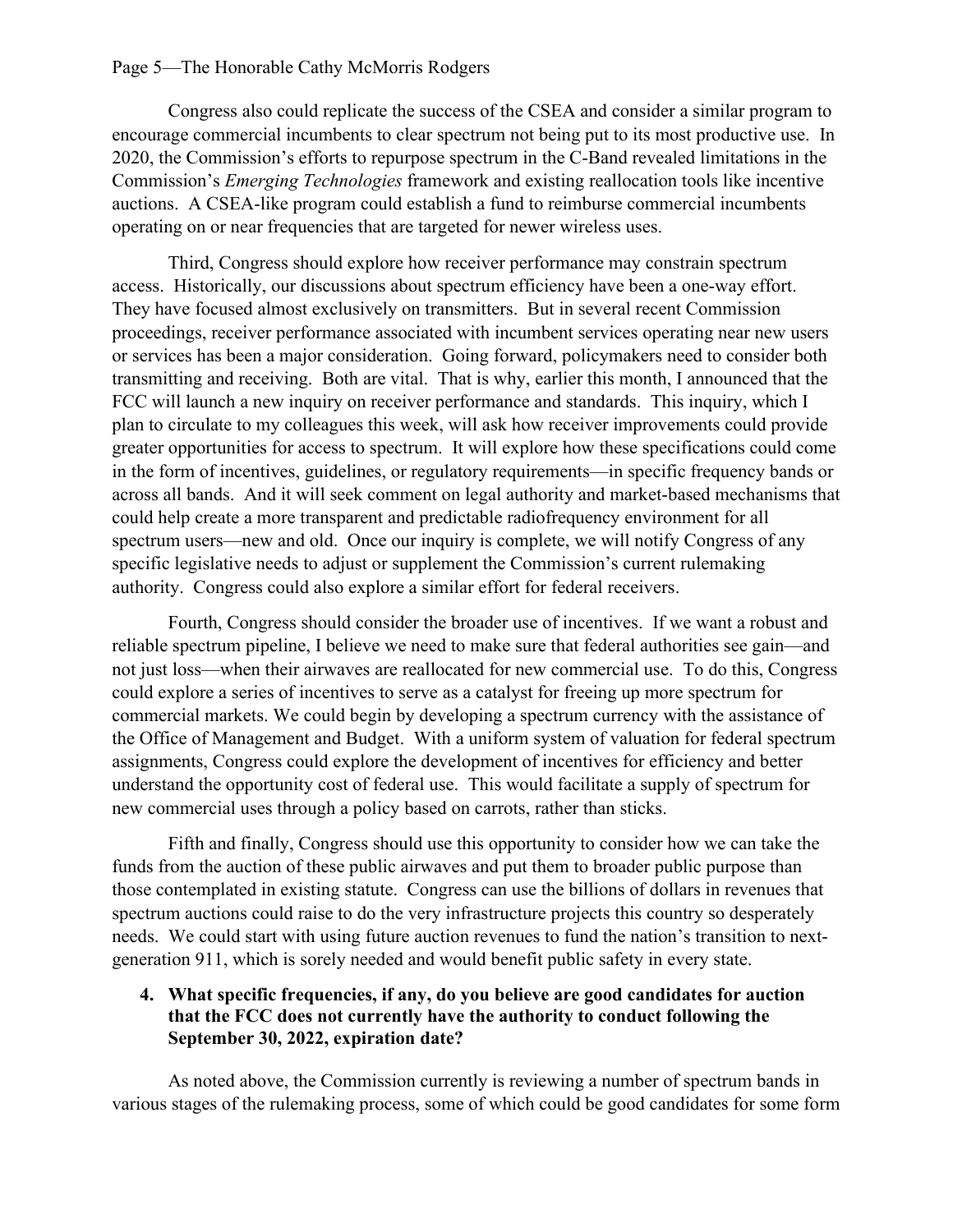of auction. These include 1675-80 MHz, 3.1 - 3.45 GHz, 12 GHz, 26 GHz, 42 GHz, and 50 GHz. With the exception of the 3.1-3.45 GHz band, the Commission does not currently have the authority to conduct auctions in any of these bands following the September 30, 2022, expiration date.

In addition, I believe we need to start planning now to identify and harmonize spectrum for 6G and beyond. Earlier this month, at Mobile World Congress in Barcelona, Spain, I announced that mid-band spectrum, and in particular spectrum in the 7-15 GHz range, will be important to ensure that next-next generation technologies reach everyone, everywhere. I believe the 7-15 GHz range may provide good candidates for future Commission auctions or shared access regimes. Also, in July, I rechartered the Commission's Technological Advisory Council and charged it with looking beyond 5G and imagining 6G--to set the stage for our success. This effort will help the United States stay on top of new developments and ensure that we can turn the latest scientific research into communications technologies of the future.

# **5. What policy reforms can be made to the FCC's spectrum auction rules to promote international competitiveness, maximize the efficient use of spectrum, and foster the rapid deployment of next-generation technologies?**

In the United States, the Commission and the National Telecommunications and Information Administration (NTIA) jointly manage the nation's radio spectrum resources. The FCC and NTIA are required to work together to ensure that spectrum policy decisions promote efficient use of spectrum consistent with both the economic interests and national security of the nation. Going forward, expanding opportunities for spectrum access by any sector—commercial or federal—will require the agencies to work together to navigate issues regarding gaps in governmental coordination, the length and complexity of spectrum allocation processes, inefficient uses of spectrum, challenges in making "room" for new services and technologies, and lack of clarity about spectrum rights and the federal spectrum management process.

To better address these challenges, last month, I announced a new Spectrum Coordination Initiative with Assistant Secretary Alan Davidson. This initiative builds on the fundamental strengths of the NTIA-FCC relationship and strengthens the processes for decision making and information sharing around spectrum policy issues. Specifically, we have committed to the following policy actions:

- The FCC and NTIA will reinstate high level meetings. For the first time, the Chair of the FCC and the Assistant Secretary will hold formal, regular meetings, beginning monthly, to conduct joint spectrum planning.
- The FCC and NTIA will reaffirm roles and responsibilities. Building on NTIA's statutory role as manager of the federal government's use of spectrum, the FCC and NTIA will update the nearly twenty-year-old Memorandum of Understanding between the agencies.